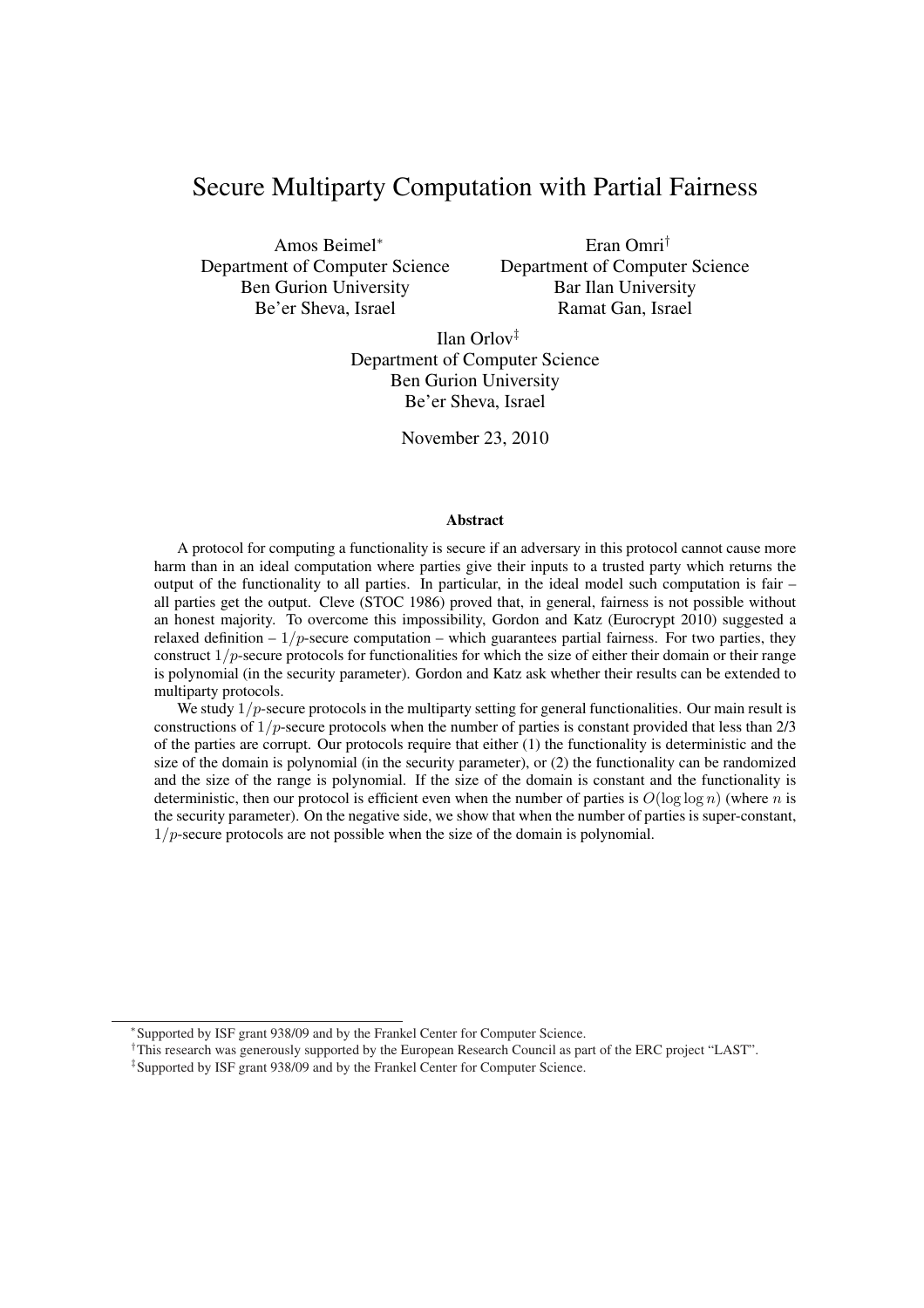# 1 Introduction

A protocol for computing a functionality is secure if an adversary in this protocol cannot cause more harm than in an ideal computation where parties give their inputs to a trusted party which returns the output of the functionality to all parties. This is formalized by requiring that for every adversary in the real world, there is an adversary in the ideal world, called simulator, such that the output of the real-world adversary and the simulator are indistinguishable in polynomial time. Such security can be achieved when there is a majority of honest parties [16]. Secure computation is fair – all parties get the output. Cleve [9] proved that, in general, fairness is not possible without an honest majority.

To overcome the impossibility of [9], Gordon and Katz [22] suggested a relaxed definition  $-1/p$ -secure computation – which guarantees partial fairness. Informally, a protocol is  $1/p$ -secure if for every adversary in the real world, there is a simulator running in the ideal world, such that the output of the real-world adversary and the simulator cannot be distinguished with probability greater than  $1/p$ . For two parties, Gordon and Katz construct  $1/p$ -secure protocols for functionalities whose size of either their domain or their range is polynomial (in the security parameter). They also give impossibility results when both the domain and range are super-polynomial. Gordon and Katz ask whether their results can be extended to multiparty protocols. We give positive and negative answers to this question.

Previous Results. Cleve [9] proved that any protocol for coin-tossing without an honest majority cannot be fully secure, specifically, if the protocol has r rounds, then it is at most  $1/r$ -secure. Protocols with partial fairness, under various definitions and assumptions, have been constructed for coin-tossing [9, 10, 24, 4], for contract signing/exchanging secrets [6, 23, 12, 5, 11, 7], and for general functionalities [27, 13, 2, 17, 25, 14, 22]. We next describe the papers that are most relevant to our paper. Moran, Naor, and Segev [24] construct 2-party protocols for coin tossing that are  $1/r$ -secure (where r is the number of rounds in the protocol). Gordon and Katz [22] define  $1/p$ -security and construct 2-party  $1/p$ -secure protocols for every functionality whose size of either the domain or the range of the functionality is polynomial. Finlay, in a previous work [4] we construct multiparty protocols for coin tossing that are  $O(1/r)$ -secure provided that the fraction of bad parties is slightly larger than half. In particular, our protocol is  $O(1/r)$ -secure when the number of parties is constant and the fraction of bad parties is less than 2/3.

Gordon et al. [20] showed that complete fairness is possible in the two party case for some functions. Gordon and Katz [19] showed similar results for the multiparty case. The characterization of the functions that can be computed with full fairness without honest majority is open. Completeness for fair computations has been studied in [21]. Specifically, they show a specific function that is complete for fair two-party computation; this function is also complete for  $1/p$ -secure two-party computation.

## 1.1 Our Results

We study  $1/p$ -secure protocols in the multiparty setting. We construct two protocols for general functionalities assuming that the fraction of corrupt parties is less than 2/3. The first protocol is efficient when (1) The number of parties is constant, the functionality is deterministic, and the size of the domain of inputs is at most polynomial in the security parameter, or (2) The number of parties is  $O(\log \log n)$  (where n is the security parameter), the functionality is deterministic, and the size of the domain of inputs is constant. The second protocol is efficient when the number of parties is constant, the functionality can be randomized, and the size of the *range* of the functionality is at most polynomial in the security parameter. Our second protocol does not provide correctness, i.e., in a case of premature termination, with probability of  $1/\text{poly}(n)$ , the remaining active parties output a value which might be inconsistent with their inputs. In contrast, our first protocol provides correctness.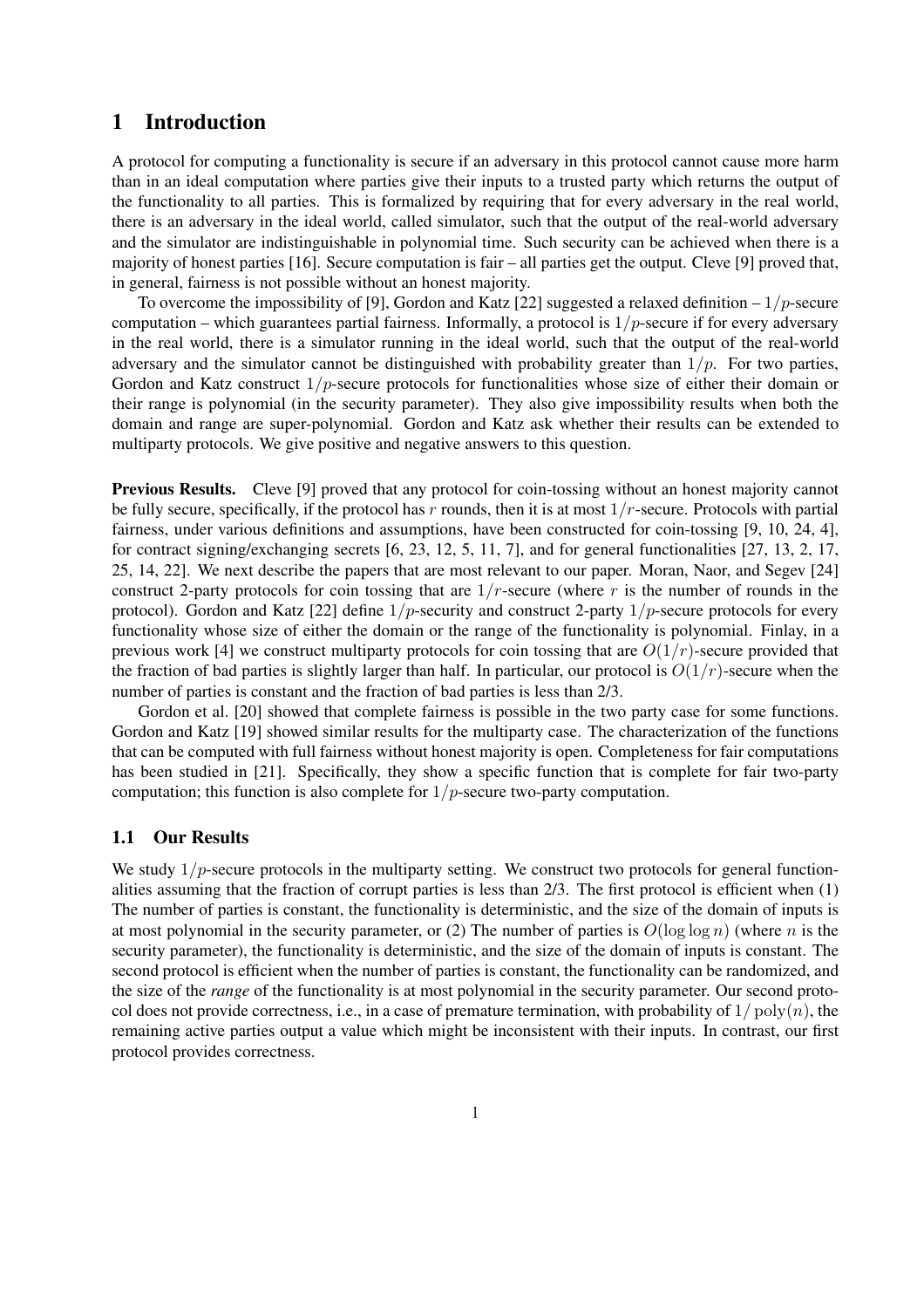Our protocols combine ideas from the protocols of Gordon and Katz [22] and our paper [4], both of which generalize the protocol of Moran, Naor, and Segev [24]. Specifically, our protocols proceed in rounds, where in each round values are given to subsets of parties. There is a special round  $i^*$  in the protocol. Prior to round  $i^*$ , the values given to a subset of parties are values that can be computed from the inputs of the parties in this subset; staring from round  $i^*$  the values are the "correct" output of the functionality. The values given to a subset are secret shared such that only if all parties in the subset cooperate they can reconstruct the value. If in some round many (corrupt) parties have aborted such that there is a majority of honest parties among the active parties, then the set of active parties reconstructs the value given to this set in the previous round.<sup>1</sup> Similar to the protocols of [24, 22, 4], the adversary can cause harm (e.g., bias the output of the functionality) only if it guesses  $i^*$ ; we show that in our protocols this probability is small and the protocols are  $1/p$ -secure. The values in our protocols are chosen similar to [22]. The mechanism to secret share the values is similar to [4], however, there are important differences in this sharing, as the sharing mechanism of [4] is not appropriate for  $1/p$ -secure computations of functionalities which depend on inputs.

To complete the picture, we prove interesting impossibility results. We show that, in general, when the number of parties is super-constant,  $1/p$ -secure protocols are not possible without honest majority when the size of the domain is polynomial. This impossibility result justifies the fact why in our protocols the number of parties is constant. We also show that, in general, when the number of parties is  $\omega(\log n)$ ,  $1/p$ -secure protocols are not possible without honest majority even when the size of the domain is 2. The proof of the impossibility result is rather simple and follows from an impossibility result of [22].

Our impossibility results should be contrasted with the coin-tossing protocol of [4] which is an efficient  $1/p$ -secure protocol even when  $m(n)$ , the number of parties, is polynomial in the security parameter and the number of bad parties is  $m(n)/2 + O(1)$ . Our results show that these parameters are not possible for general  $1/p$ -secure protocols even when the size of the domain of inputs is 2.

Open Problems. In both our impossibility results the size of the range is super-polynomial. It is open if there is an efficient  $1/p$ -secure protocol when the number of parties is not constant and the size of both the domain and range is polynomial. In addition, the impossibility results do not rule out that the doubleexponential dependency on the number of parties can be improved.

The protocols of [22] are private – the adversary cannot learn any information on the inputs of the honest parties (other than the information that it can learn in the ideal world of computing  $\mathcal{F}$ ). The adversary can only bias the output. Our first protocol is not private (that is, the adversary can learn extra information). However, we do not know whether the second protocol is private.<sup>2</sup> It is open if there are general multiparty  $1/p$ -secure protocols that are also private.

# 2 Preliminaries

A multi-party protocol with  $m$  parties is defined by  $m$  interactive probabilistic polynomial-time Turing machines  $p_1, \ldots, p_m$ . Each Turning machine, called party, has the security parameter  $1^n$  as a joint input and a private input  $y_i$ . The computation proceeds in rounds. In each round, the active parties broadcast and receive messages on a common broadcast channel. The number of rounds in the protocol is expressed as some function  $r(n)$  in the security parameter (typically,  $r(n)$  is bounded by a polynomial). At the end of the protocol, the (honest) parties should hold a common value  $w$  (which should be equal to an output of a predefined functionality).

 $<sup>1</sup>$ As parties can abort during this reconstruction, they actually reconstruct the value of a subset of this set.</sup>

<sup>&</sup>lt;sup>2</sup>The problem in our protocols is that the adversary can keep one corrupted party active, thus, the adversary can get the output of the honest parties.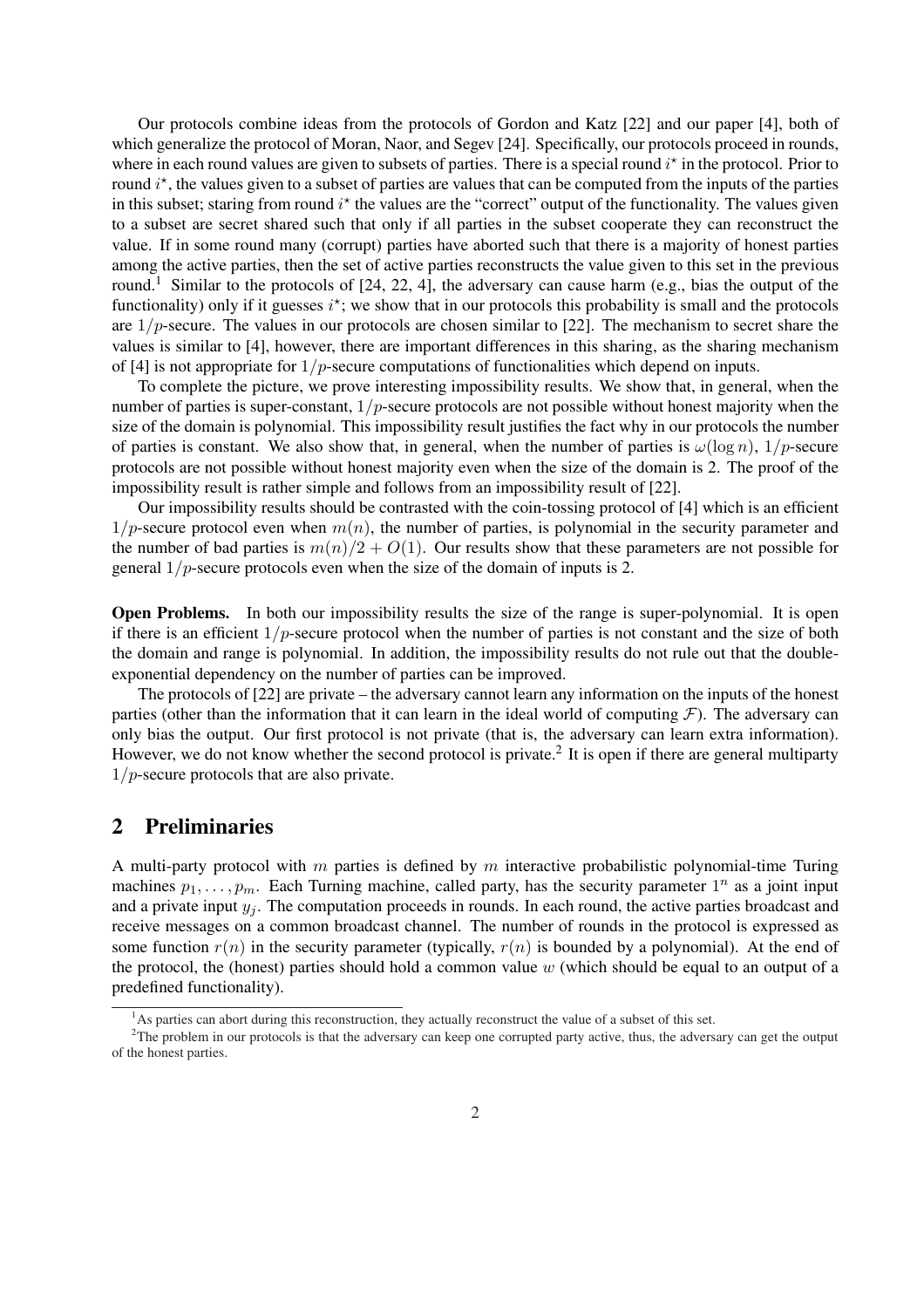In this work we consider a corrupt, static, computationally-bounded (i.e., non-uniform probabilistic polynomial-time) adversary that is allowed to corrupt some subset of parties. That is, before the beginning of the protocol, the adversary corrupts a subset of the parties and may instruct them to deviate from the protocol in an arbitrary way. The adversary has complete access to the internal state of each of the corrupted parties and fully controls the messages that they send throughout the protocol. The honest parties follow the instructions of the protocol.

The parties communicate via a synchronous network, using only a broadcast channel. The adversary is rushing, that is, in each round the adversary hears the messages broadcast by the honest parties before broadcasting the messages of the corrupted parties for this round (thus, broadcast messages of the corrupted parties can depend on the broadcast messages of the honest parties in this round).

Notation. For an integer  $\ell$ , define  $[\ell] = \{1, \ldots, \ell\}$ . For a set  $J \subseteq [m]$ , define  $Q_J = \{p_j : j \in J\}$ . An *m*-party functionality  $\mathcal{F} = \{f_n\}_{n\in\mathbb{N}}$  is a sequence of polynomial-time computable, randomized mappings  $f_n: (X_n)^m \to Z_n$ , where  $X_n = \{0,1\}^{\ell_d(n)}$  and  $Z_n = \{0,1\}^{\ell_r(n)}$  are the domain of inputs of each party and the range respectively;  $\ell_d, \ell_r : \mathbb{N} \to \mathbb{N}$  are some fixed functions. We denote the size of the domain and the range of F by  $d(n)$  and  $g(n)$  respectively, that is,  $d(n) = 2^{\ell_d(n)}$  and  $g(n) = 2^{\ell_r(n)}$ . For a randomized mapping  $f_n$ , the assignment  $w \leftarrow f_n(x_1, \ldots, x_m)$  denotes the process of computing  $f_n$  with the inputs  $x_1, \ldots, x_m$  and with uniformly chosen random coins and assigning the output of the computation to w. If  $F$  is deterministic, we sometimes call it a function. We sometime omit n from functions of n (for example, we write d instead of  $d(n)$ ).

## 2.1 The Real vs. Ideal Paradigm

The security of multiparty computation protocols is defined using the real vs. ideal paradigm. In this paradigm, we consider the real-world model, in which protocols are executed. We then formulate an ideal model for executing the task. This ideal model involves a trusted party whose functionality captures the security requirements from the task. Finally, we show that the real-world protocol "emulates" the ideal-world protocol: For any real-life adversary  $A$  there exists an ideal-model adversary  $S$  (called simulator) such that the global output of an execution of the protocol with  $A$  in the real-world model is distributed similarly to the global output of running S in the ideal model. In both models there are m parties  $p_1, \ldots, p_m$  holding a common input  $1^n$  and private inputs  $y_1, \ldots, y_m$  respectively, where  $y_j \in X_n$  for  $1 \le j \le m$ .

**The Real Model.** Let  $\Pi$  be an m-party protocol computing F. Let A be a non-uniform probabilistic polynomial time adversary that gets the input  $y_i$  of each corrupted party  $p_i$  and the auxiliary input aux. Let  $REAL_{\Pi,\mathcal{A}(\text{aux})}(\vec{y},1^n)$ , where  $\vec{y} = (y_1,\ldots,y_m)$ , be the random variable consisting of the view of the adversary (i.e., the inputs of the corrupted parties and the messages it got) and the output of the honest parties following an execution of Π.

The Ideal Model. The basic ideal model we consider is a model without abort. Specifically, there is an adversary S which has corrupted a subset B of the parties. The adversary S has some auxiliary input aux. An ideal execution for the computing  $\mathcal F$  proceeds as follows:

Send inputs to trusted party: The honest parties send their inputs to the trusted party. The corrupted parties may either send their received input, or send some other input of the same length (i.e.,  $x_j \in X_n$ ) to the trusted party, or abort (by sending a special " $abort_j$ " message). Denote by  $x_1, \ldots, x_m$  the inputs received by the trusted party. If  $p_i$  does not send an input, then the trusted party selects  $x_i \in X_n$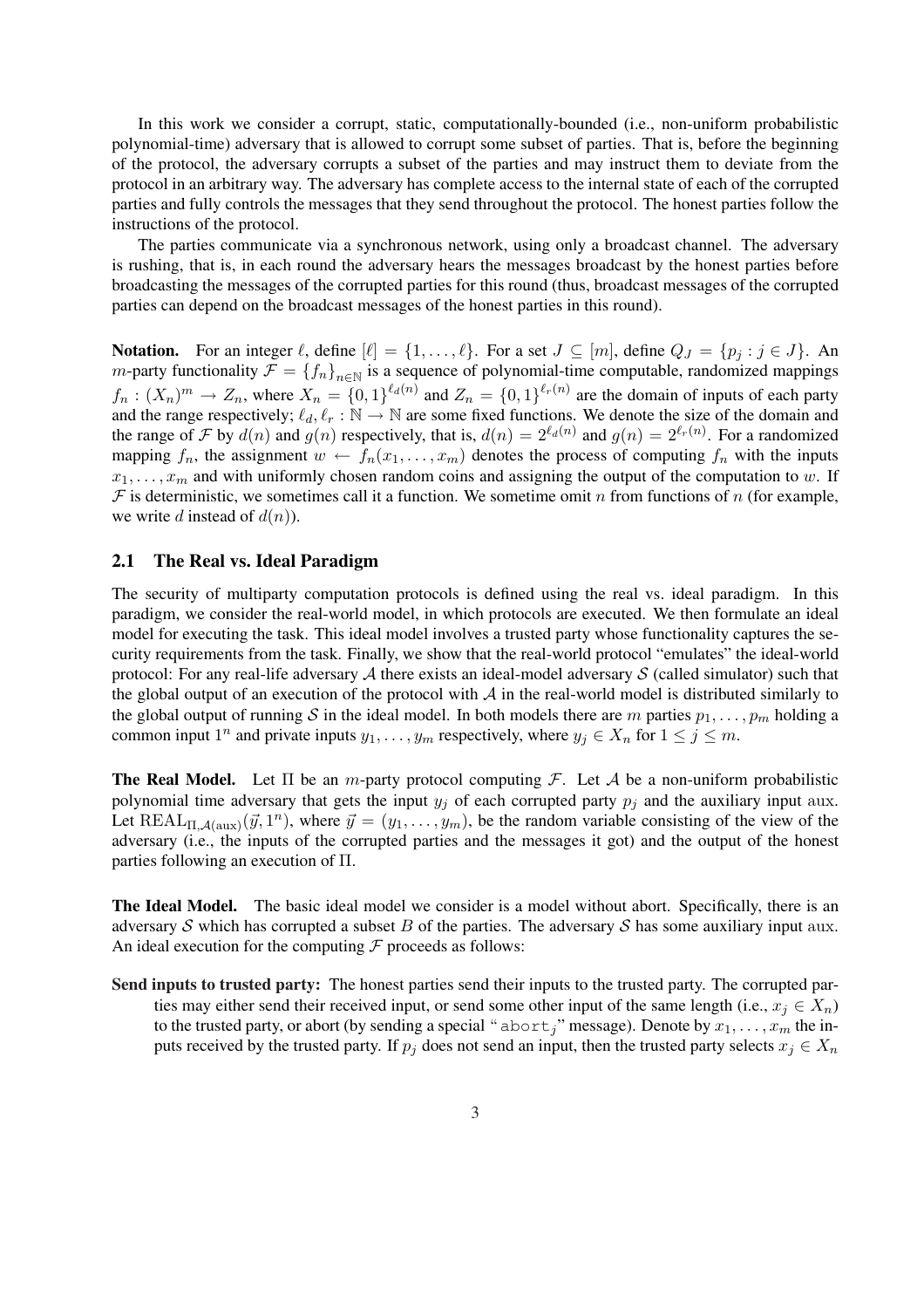with uniform distribution.<sup>3</sup>

- Trusted party sends outputs: The trusted party computes  $f_n(x_1, \ldots, x_m)$  with uniformly random coins and sends the output to the parties.
- Outputs: The honest parties output the value sent by the trusted party, the corrupted parties output nothing, and  $S$  outputs any arbitrary (probabilistic polynomial-time computable) function of its view (its inputs, the output, and the auxiliary input aux).

Let IDEAL $_{\mathcal{F},\mathcal{S}(\text{aux})}(\vec{y},1^n)$  be the random variable consisting of the output of the adversary S in this ideal world execution and the output of the honest parties in the execution.

# 2.1.1  $1/p$ -Indistinguishability and  $1/p$ -Secure Computation

As explained in the introduction, some ideal functionalities for computing  $\mathcal F$  cannot be implemented when there is no honest majority. We use  $1/p$ -secure computation, defined by [22], to capture the divergence from the ideal worlds.

**Definition 2.1** (1/p-indistinguishability) *A function*  $\mu(\cdot)$  *is* negligible *if for every positive polynomial*  $q(\cdot)$ *and all sufficiently large n it holds that*  $\mu(n) < 1/q(n)$ . A distribution ensemble  $X = \{X_{a,n}\}_{a \in \mathcal{D}_n, n \in \mathbb{N}}$ *is an infinite sequence of random variables indexed by*  $a \in \mathcal{D}_n$  *and*  $n \in \mathbb{N}$ , *where*  $\mathcal{D}_n$  *is a domain that might depend on* n. For a fixed function  $p(n)$ , two distribution ensembles  $X = \{X_{a,n}\}_{a \in \mathcal{D}_n, n \in \mathbb{N}}$  and  $Y = \{Y_{a,n}\}_{a \in \mathcal{D}_n, n \in \mathbb{N}}$  are computationally  $1/p$ -indistinguishable, *denoted*  $X \stackrel{\text{1/p}}{\approx} Y$ , *if for every non-uniform polynomial-time algorithm* D *there exists a negligible function*  $\mu(\cdot)$  *such that for every* n *and every*  $a \in \mathcal{D}_n$ *,* 

$$
\left| \Pr[D(X_{a,n}) = 1] - \Pr[D(Y_{a,n}) = 1] \right| \le \frac{1}{p(n)} + \mu(n).
$$

Two distribution ensembles are *computationally indistinguishable*, denoted  $X \stackrel{c}{\equiv} Y$ , if for every  $c \in \mathbb{N}$  they are computationally  $\frac{1}{n^c}$  -indistinguishable.

We next define the notion of  $1/p$ -secure computation [22]. The definition uses the standard real/ideal paradigm [15, 8], except that we consider a completely fair ideal model (as typically considered in the setting of honest majority), and require only  $1/p$ -indistinguishability rather than indistinguishability.

**Definition 2.2** (1/p-secure computation [22]) *Let*  $p = p(n)$  *be a function. An* m-party protocol  $\Pi$  *is said to*  $1/p$ -securely compute a functionality  $F$  where there are at most  $t(n)$  corrupt parties, if for every non*uniform probabilistic polynomial-time adversary* A *in the real model controlling at most* t(n) *parties, there exists a non-uniform probabilistic polynomial-time adversary* S *in the ideal model, controlling the same parties as* A*, such that the following two distribution ensembles are computationally* 1/p*-indistinguishable*

$$
\left\{\mathrm{IDEAL}_{\mathcal{F},\mathcal{S}(\mathrm{aux})}(\vec{y},1^n)\right\}_{\mathrm{aux}\in\{0,1\}^*,\vec{y}\in(X_n)^m,n\in\mathbb{N}}\quad\overset{\textit{lp}}{\approx}\quad\left\{\mathrm{REAL}_{\Pi,\mathcal{A}(\mathrm{aux})}(\vec{y},1^n)\right\}_{\mathrm{aux}\in\{0,1\}^*,\vec{y}\in(X_n)^m,n\in\mathbb{N}}.
$$

We next define statistical distance between two random variables and the notion of perfect  $1/p$ -secure computation, which implies the notion of  $1/p$ -secure computation.

<sup>&</sup>lt;sup>3</sup>For the simplicity of the presentation of our protocols, we present a slightly different ideal world than the traditional one. In our model there is no a default input in case of an "abort". However, the protocol can be presented in the traditional model, where a predefined default input is used if a party aborts.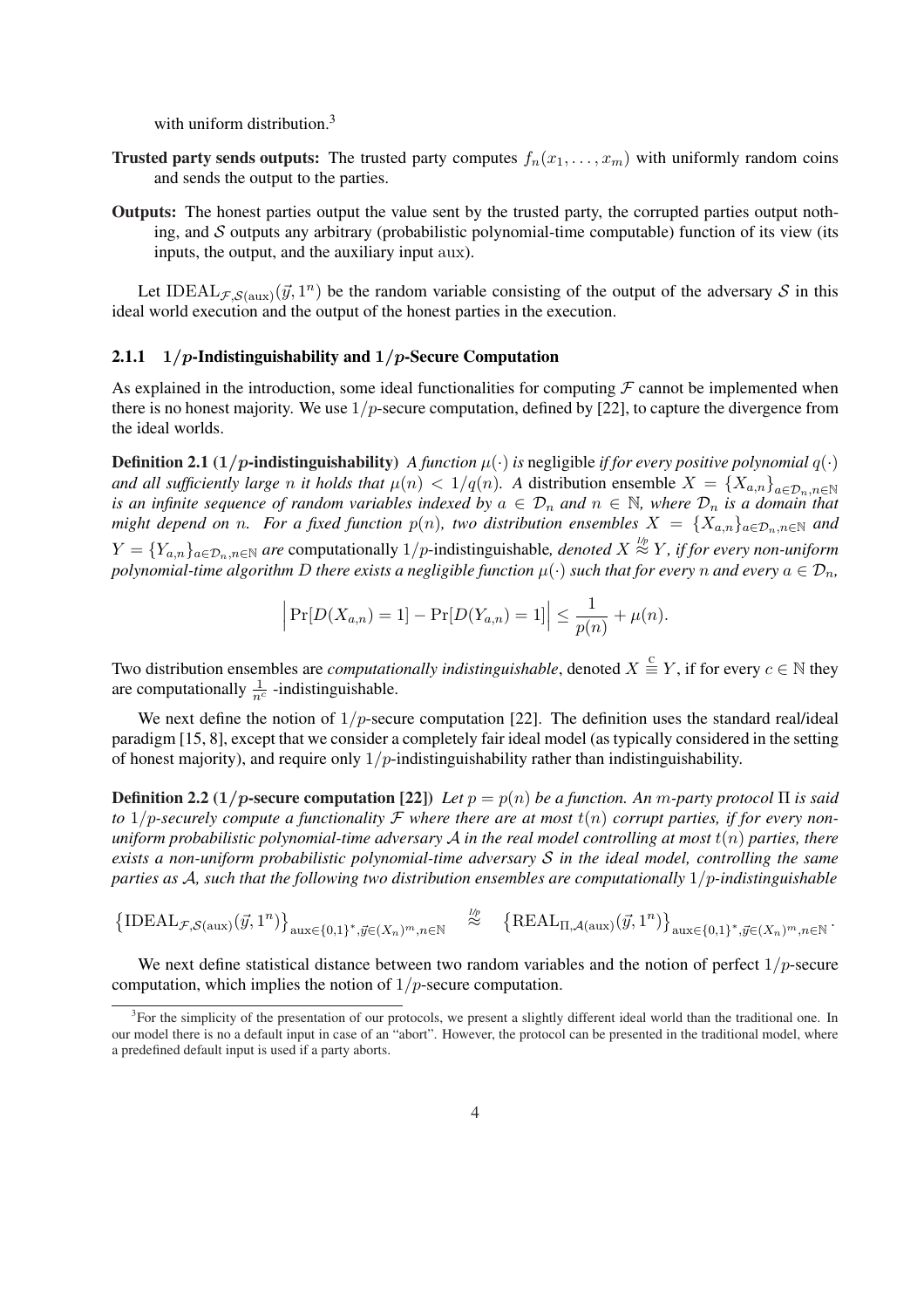Definition 2.3 (statistical distance) *We define the* statistical distance *between two random variables* A *and* B *as the function*  $\overline{a}$  $\overline{a}$ 

$$
SD(A, B) = \frac{1}{2} \sum_{\alpha} \left| Pr[A = \alpha] - Pr[B = \alpha] \right|.
$$

Definition 2.4 (perfect 1/p-secure computation) *An* m*-party protocol* Π *is said to perfectly* 1/p*-secure compute a functionality* F *if for every non-uniform adversary* A *in the real model, there exists a polynomialtime adversary* S in the ideal model such that for every  $n \in \mathbb{N}$ , for every  $\vec{y} \in (X_n)^m$ , and for every  $aux \in \{0,1\}^*$ 

$$
\mathrm{SD}\left(\mathrm{IDEAL}_{\mathcal{F},\mathcal{S}(\mathrm{aux})}(\vec{y},1^n), \mathrm{REAL}_{\Pi,\mathcal{A}(\mathrm{aux})}(\vec{y},1^n)\right) \leq \frac{1}{p(n)}.
$$

Security with abort and cheat detection is defined in Appendix A. The cryptographic tools we use are described in Appendix B.

# 3 The Multiparty Secure Protocols

In this section we present our protocols. We start with a protocol that assumes that either the functionality is deterministic and the size of the domain is polynomial, or that the functionality is randomized and both the domain and range of the functionality are polynomial. We then present a modification of the protocol that is  $1/p$ -secure for (possibly randomized) functionalities if the size of the range is polynomial (even if the size of the domain of  $\mathcal F$  is not polynomial). The first protocol is more efficient for deterministic functionalities with polynomial-size domain. Furthermore, the first protocol has full correctness, while in the modified protocol, correctness is only guaranteed with probability  $1 - 1/p$ .

Formally, we prove the following two theorems.

**Theorem 1** Let  $\mathcal{F} = \{f_n : (X_n)^m \to Z_n\}$  be randomized functionality where the size of domain is  $d(n)$ and the size of the range is  $g(n)$ , and let  $p(n)$  be a polynomial. If enhanced trap-door permutations ex*ist, then for any* m *and* t *such that*  $m/2 \le t < 2m/3$ *, and for any polynomial*  $p(n)$  *there is an*  $r(n)$ *round* m-party  $1/p(n)$ -secure protocol computing F tolerating up to t corrupt parties where  $r(n)$  =  $p(n) \cdot (2 \cdot d(n)^m \cdot g(n) \cdot p(n))^{2^t}$ , provided that  $r(n)$  is bounded by a polynomial in n. If F is deterministic, then there is a  $r(n)$ -round  $1/p(n)$ -secure protocol for  $r(n) = p(n) \cdot d(n)^{m \cdot 2^t}$ , provided that  $r(n)$  is bounded *by a polynomial in* n*.*

**Theorem 2** Let  $\mathcal{F} = \{f_n : (X_n)^m \to Z_n\}$  be randomized functionality where the size of the range  $g(n)$  is *polynomial in* n *and* m *is constant, and let* p(n) *be a polynomial. If enhanced trap-door permutations exist, then for*  $t$  *such that*  $m/2 \leq t < 2m/3$  *and for any polynomial*  $p(n)$  *there is an*  $r(n)$ *-round*  $m$ *-party*  $1/p(n)$ *secure protocol computing*  $\mathcal{F}$  *tolerating up to t corrupt parties where*  $r(n) = \left( (2p(n))^{2^t+1} \cdot g(n)^{2^t} \right)$ .

Following [24, 4], we present the first protocol in two stages. We first describe in Section 3.1 a protocol with a dealer and then in Section 3.2 present a protocol without this dealer. The goal of presenting the protocol in two stages is to simplify the understanding of the protocol and to enable to prove the protocol in a modular way. In Section 3.3, we present a modification of the protocol which is  $1/p$ -secure if the size of the range is polynomial (even if the size of the domain of  $f$  is not polynomial).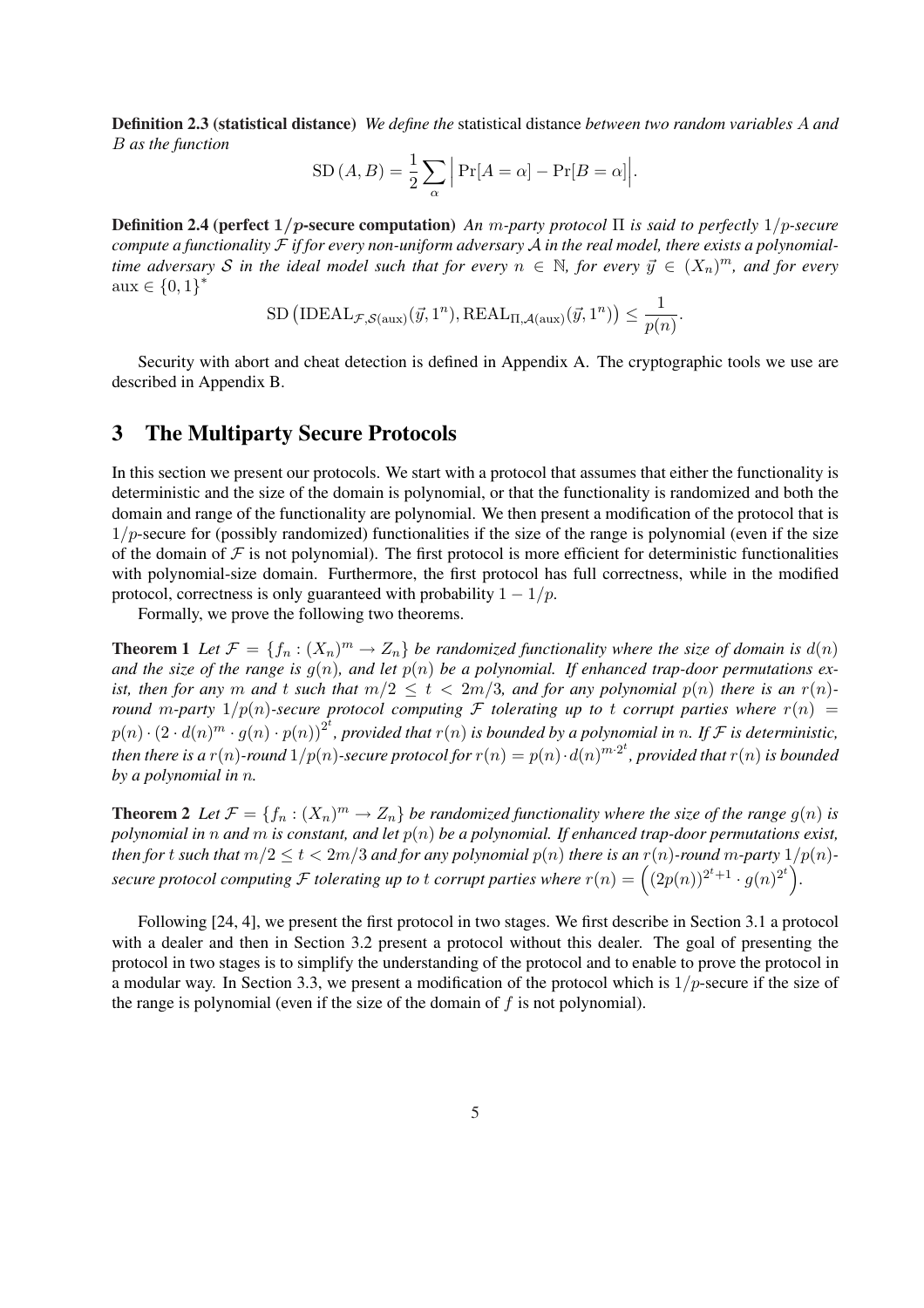### 3.1 The Protocol for Polynomial-Size Domain with a Dealer

We consider a network with m parties where at most t of them are corrupt such that  $m/2 \le t \le 2m/3$ . In this section we assume that there is a special trusted on-line dealer, denoted T. This dealer interacts with the parties in rounds, sending messages on private channels. We assume that the dealer knows the set of corrupt parties. In Section 3.2, we show how to remove this dealer and construct a protocol without a dealer.

In our protocol the dealer sends in each round values to subsets of parties; the protocol proceeds with the normal execution as long as at least  $t + 1$  of the parties are still active. If at some round i, there are at most t active parties, then the active parties reconstruct the value given to them in round  $i-1$ , output this value, and halt. Following [24], and its follow up works [22, 4], the dealer chooses at random with uniform distribution a special round  $i^*$ . Prior to this round the adversary gets no information and if the corrupt parties abort the execution prior to  $i^*$ , then they cannot bias the output of the honest parties or cause any harm. After round  $i^*$ , the output of the protocol is fixed, and, also in this case the adversary cannot affect the output of the honest parties. The adversary cause harm only if it guesses  $i^*$  and this happens with small probability.

We next give a verbal description of the protocol. This protocol is designed such that the dealer can be removed from it in Section 3.2. A formal description is given in Figure 1. At the beginning of the protocol each party sends its input  $y_i$  to the dealer. The corrupted parties may send any values of their choice. Let  $x_1, \ldots, x_m$  denote the inputs received by the dealer. If a corrupt party  $p_i$  does not send its input, then the dealer sets  $x_j$  to be a random value selected uniformly from  $X_n$ . In a preprocessing phase, the dealer T selects uniformly at random a special round  $i^* \in [r]$ . The dealer computes  $w \leftarrow f_n(x_1, \ldots, x_m)$ . Then, for every round  $1 \le i < r$  and every  $J \subseteq \{1, \ldots, m\}$  such that  $m - t \le |J| \le t$ , the dealer selects an output, denoted  $\sigma_j^i$ , as follows (this output is returned by the parties in  $Q_J = \{p_j : j \in J\}$  if the protocol terminates in round  $i + 1$  and  $Q_J$  is the set of the active parties):

- CASE I:  $1 \le i < i^*$ . For every  $j \in J$  the dealer sets  $\hat{x}_j = x_j$  and for every  $j \notin J$  it chooses  $\hat{x}_j$  independently with uniform distribution from the domain  $X_n$ ; it computes the output  $\sigma_j^i \leftarrow f_n(\widehat{x}_1,\ldots,\widehat{x}_m)$ .
- CASE II:  $i^* \le i \le r$ . The dealer sets  $\sigma_j^i = w$ .

The dealer T interacts with the parties in rounds, where in round i, for  $1 \le i \le r$ , there are of three phases:

- The peeking phase. The dealer sends to the adversary all the values  $\sigma_j^i$  such that all parties in  $Q_j$  are corrupted.
- The abort and premature termination phase. The adversary sends to  $T$  the identities of the parties that abort in the current round. If there are less than  $t + 1$  active parties, then T sends  $\sigma_1^{i-1}$  $j^{i-1}$  to the active parties, where  $Q_J$  is the set of the active parties when parties can also abort during this phase (see exact details in Figure 1). The honest parties return this output and halt.
- The main phase. If at least  $t + 1$  parties are active, T notifies the active parties that the protocol proceeds normally.

If after r rounds, there are at least  $t + 1$  active parties, T sends w to all active parties and the honest parties output this value.

**Example 3.1** As an example, assume that  $m = 5$  and  $t = 3$ . In this case the dealer computes a value  $\sigma_j^i$ *for every set of size 2 or 3. Consider an execution of the protocol where*  $p_1$  *aborts in round* 4 *and*  $p_3$  *and*  $p_4$ abort in round 100. In this case,  $T$  sends  $\sigma^{99}_{\{2,5\}}$  to  $p_2$  and  $p_5$ , which return this output.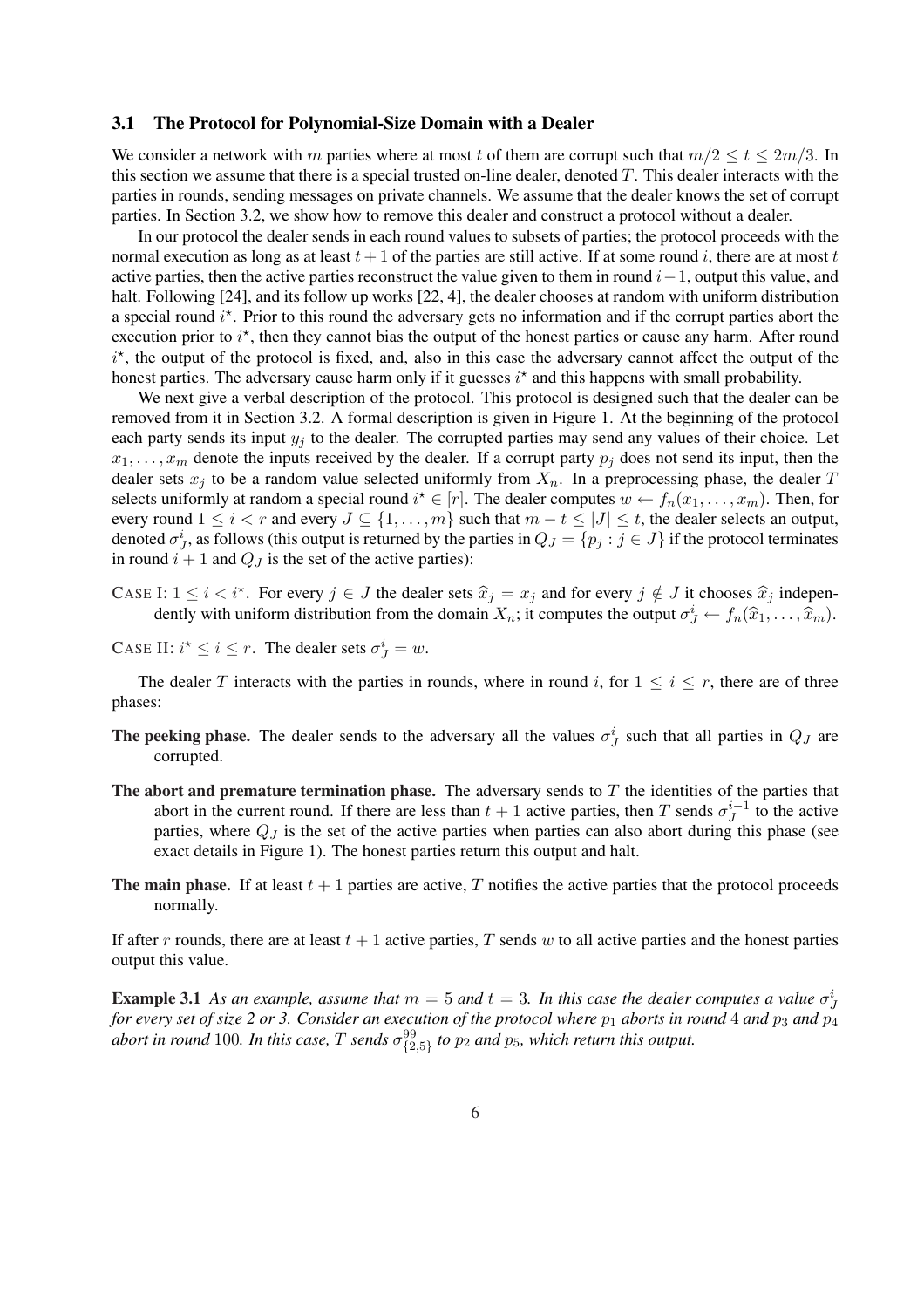**Inputs:** Each party  $p_j$  holds a private input  $y_j \in X_n$  and the joint input: the security parameter  $1^n$ , the number of rounds  $r = r(n)$ , and a bound t on the number of corrupted parties.

Instructions for each honest party  $p_i$ : (1) After receiving the "start" message, send input  $y_i$  to the dealer. (2) If the premature termination step is executed with  $i = 1$ , then send its input  $y_i$  to the dealer. (3) Upon receiving output z from the dealer, output z. (Honest parties do not send any other messages throughout the protocol.)

## Instructions for the (trusted) dealer:

## The preprocessing phase:

- 1. Set  $D_0 = \emptyset$  and send a "start" message to all parties.
- 2. Receive an input, denoted  $x_j$ , from each party  $p_j$ . For every  $p_j$  that sends an " abort<sub>i</sub>" message, notify all parties that party  $p_i$  aborted, select  $x_i \in X_n$  with uniform distribution, and update  $D_0 = D_0 \cup \{j\}$ .
- 3. Let  $D = D_0$ . If  $|D| \ge m t$ , go to premature termination with  $i = 1$ .
- 4. Set  $w \leftarrow f_n(x_1, \ldots, x_m)$  and select  $i^* \in \{1, \ldots, r\}$  with uniform distribution.
- 5. For each  $1 \leq i \leq i^*$ , for each  $J \subseteq [m] \setminus D_0$  s.t.  $m-t \leq |J| \leq t$ : for each  $j \in J$  set  $\hat{x}_j = x_j$ , for each  $j \notin J$  select uniformly at random  $\hat{x}_j \in X_n$ , and set  $\sigma_J^i \leftarrow f_n(\hat{x}_1,\ldots,\hat{x}_m).$
- 6. For each  $i^* \le i \le r$  and for each  $J \subseteq [m] \setminus D_0$  s.t.  $m t \le |J| \le t$ , set  $\sigma_J^i = w$ .
- 7. Send " proceed " to all parties.

**Interaction rounds:** In each round  $1 \leq i \leq r$ , interact with the parties in three phases:

- The peeking phase: For each  $J \subseteq [m] \setminus D_0$  s.t.  $m t \leq |J| \leq t$ , if  $Q_J$  contains only corrupt parties, send the value  $\sigma_J^i$  to all parties in  $Q_J$ .
- The abort phase: Upon receiving an "abort," message from a party  $p_j$ , notify all parties that party  $p_i$  aborted (ignore all other types of messages) and update  $D =$  $D \cup \{j\}$ . If  $|D| \geq m - t$ , go to premature termination step.
- The main phase: Send "proceed" to all parties.

### Premature termination step:

- If  $i = 1$ , then: Receive an input, denoted  $x_j'$ , from each active party  $p_j$ . For every party  $p_j$  that sends an " abort<sub>j</sub>" message, update  $D = D \cup \{j\}$  and select  $x_j' \in X_n$ with uniform distribution. Set  $w' \leftarrow f_n(x_1', \ldots, x_m')$ .
- Else, if  $i > 1$ , then: For each " abort," message received from a party  $p_i$ , update  $D = D \cup \{j\}$ . Set  $w' = \sigma_I^{i-1}$  $J^{i-1}$  for  $J = [m] \setminus D$ .
- Send  $w'$  to each party  $p_j$  s.t.  $j \notin D_0$  and halt.

**Normal termination:** If the last round of the protocol is completed, send w to to each party  $p_i$ s.t.  $j \notin D_0$ .

Figure 1: Protocol  $\text{MPCWithD}_r$ .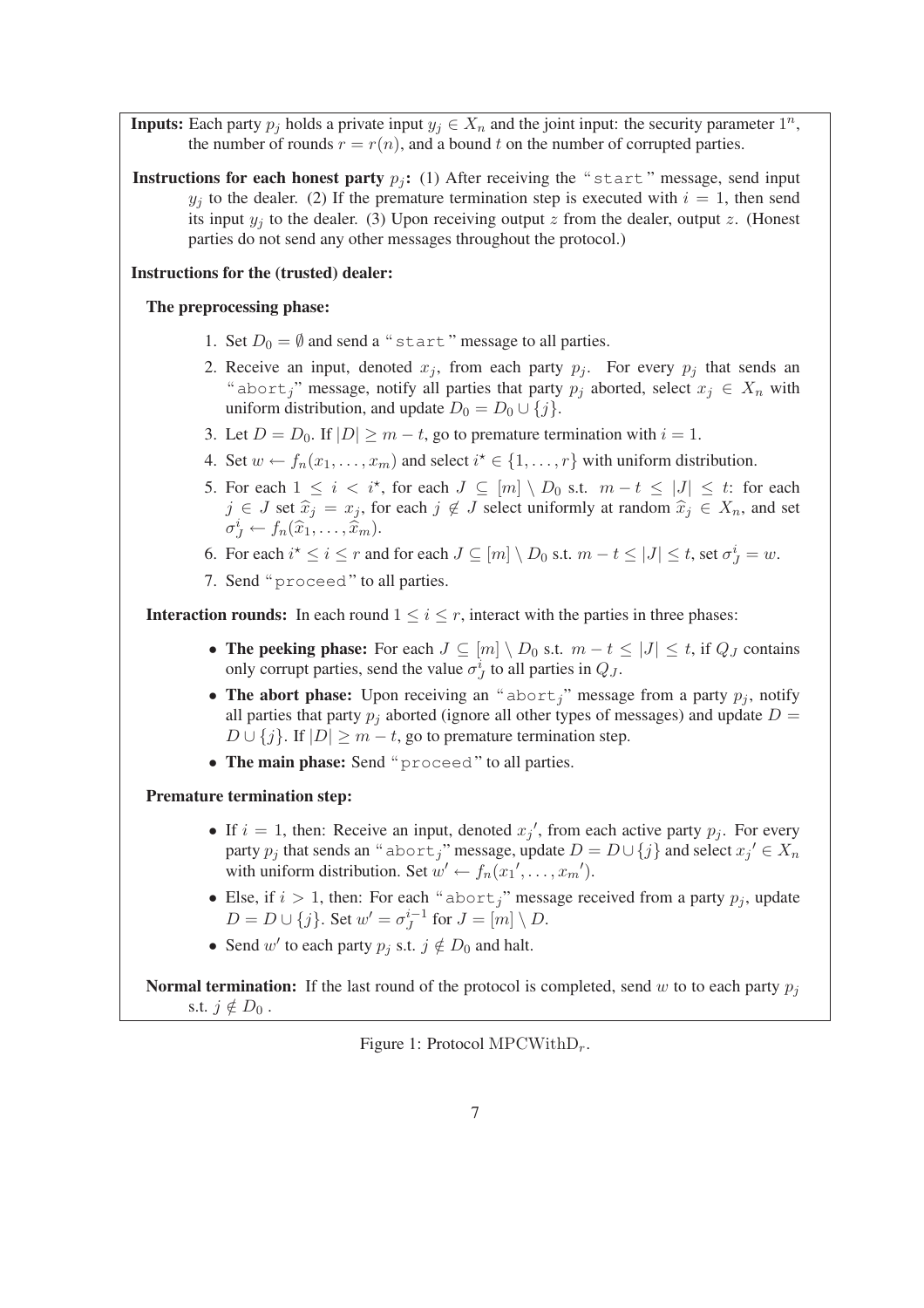The formal proof of the  $1/p$ -security of the protocol appears in Appendix C. We next hint why for deterministic functionalities, any adversary can cause harm in the above protocol by at most  $O(d^{O(1)}/r)$ , where  $d = d(n)$  is the size of the domain of the inputs and the number of parties, i.e., m, is constant. As in the protocols of [24, 22, 4], the adversary can only cause harm by causing the protocol to terminate in round  $i^*$ . In our protocol, if in some round there are two values  $\sigma_j^i$  and  $\sigma_{J'}^i$  that the adversary can obtain such that  $\sigma^i_j \neq \sigma^i_{J'}$ , then the adversary can deduce that  $i < i^*$ . Furthermore, the adversary might have some auxiliary information on the inputs of the honest parties, thus, the adversary might be able to deduce that a round is not  $i^*$  even if all the values that it gets are equal. However, there are less than  $2^t$  values that the adversary can obtain in each round (i.e., the values of subsets of the t corrupt parties of size at least  $m - t$ ). We will show that for a round i such that  $i < i^*$ , the probability that all these values are equal to a fixed value is  $1/d^{O(1)}$  for a deterministic function  $f_n$  (for a randomized functionality this probability also depends on the size of the range). By [22, Lemma 2], the protocol is  $d^{O(1)}/r$ -secure.

### 3.2 Eliminating the Dealer of the Protocol

We eliminate the trusted on-line dealer in a few steps using a few layers of secret-sharing schemes. First, we change the on-line dealer, so that, in each round i, it shares the value  $\sigma_j^i$  of each subset  $Q_j$  among the parties of Q<sup>J</sup> using a |J|-out-of-|J| secret-sharing scheme – called *inner* secret-sharing scheme. As in Protocol MPCWith $D_r$  described in Figure 1, the adversary is able to obtain information on  $\sigma_j^i$  only if it controls all the parties in  $Q_J$ . On the other hand, the honest parties can reconstruct  $\sigma_J^{i-1}$  $j^{i-1}$  (without the dealer), where  $Q_J$  is the set of active parties containing the honest parties. In the reconstruction, if an active (corrupt) party does not give its share, then it is removed from the set of active parties  $Q_J$ . This is possible since in the case of a premature termination an honest majority among the active parties is guaranteed (as further explained below).

Next, we convert the on-line dealer to an off-line dealer. That is, we construct a protocol in which the dealer sends only one message to each party in an initialization stage; the parties interact in rounds using a broadcast channel (without the dealer) and in each round  $i$  each party learns its shares of the *i*th round inner secret-sharing schemes. In each round i, each party  $p_j$  learns a share of  $\sigma_j^i$  in a |J|-out-of-|J| secret-sharing scheme, for every set  $Q_J$  such that  $j \in J$  and  $m - t \leq |J| \leq t$  (that is, it learns the share of the inner scheme). For this purpose, the dealer computes, in a preprocessing phase, the appropriate shares for the inner secret-sharing scheme. For each round, the shares of each party  $p_i$  are then shared in a 2-out-of-2 secret-sharing scheme, where  $p_i$  gets one of the two shares (this share is a mask, enabling  $p_i$  to privately reconstruct its shares of the appropriate  $\sigma_j^i$  although messages are sent on a broadcast channel). All other parties get shares in a t-out-of- $(m - 1)$  Shamir secret-sharing scheme of the other share of the 2-out-of-2 secret-sharing. See Construction B.1 for a formal description. We call the resulting secret-sharing scheme the *outer* scheme.

To prevent corrupt parties from cheating, by say, sending false shares and causing reconstruction of wrong secrets, every message that a party should send during the execution of the protocol is signed in the preprocessing phase (together with the appropriate round number and with the party's index). In addition, the dealer sends a verification key to each of the parties. To conclude, the off-line dealer gives each party the signed shares for the outer secret sharing scheme together with the verification key. A formal description of the functionality of the off-line dealer, called Functionality MultiShareGen, is given in Figure 2.

The protocol with the off-line dealer proceeds in rounds. In round  $i$  of the protocol all parties broadcast their (signed) shares in the outer  $(t+1)$ -out-of-m secret-sharing scheme. Thereafter, each party can unmask the message it receives (with its share in the appropriate 2-out-of-2 secret-sharing scheme) to obtain its shares in the |J|-out-of-|J| inner secret-sharing of the values  $\sigma_j^i$  (for the appropriate sets  $Q_j$ 's to which the party belongs). If a party stops broadcasting messages or broadcasts improperly signs messages, then all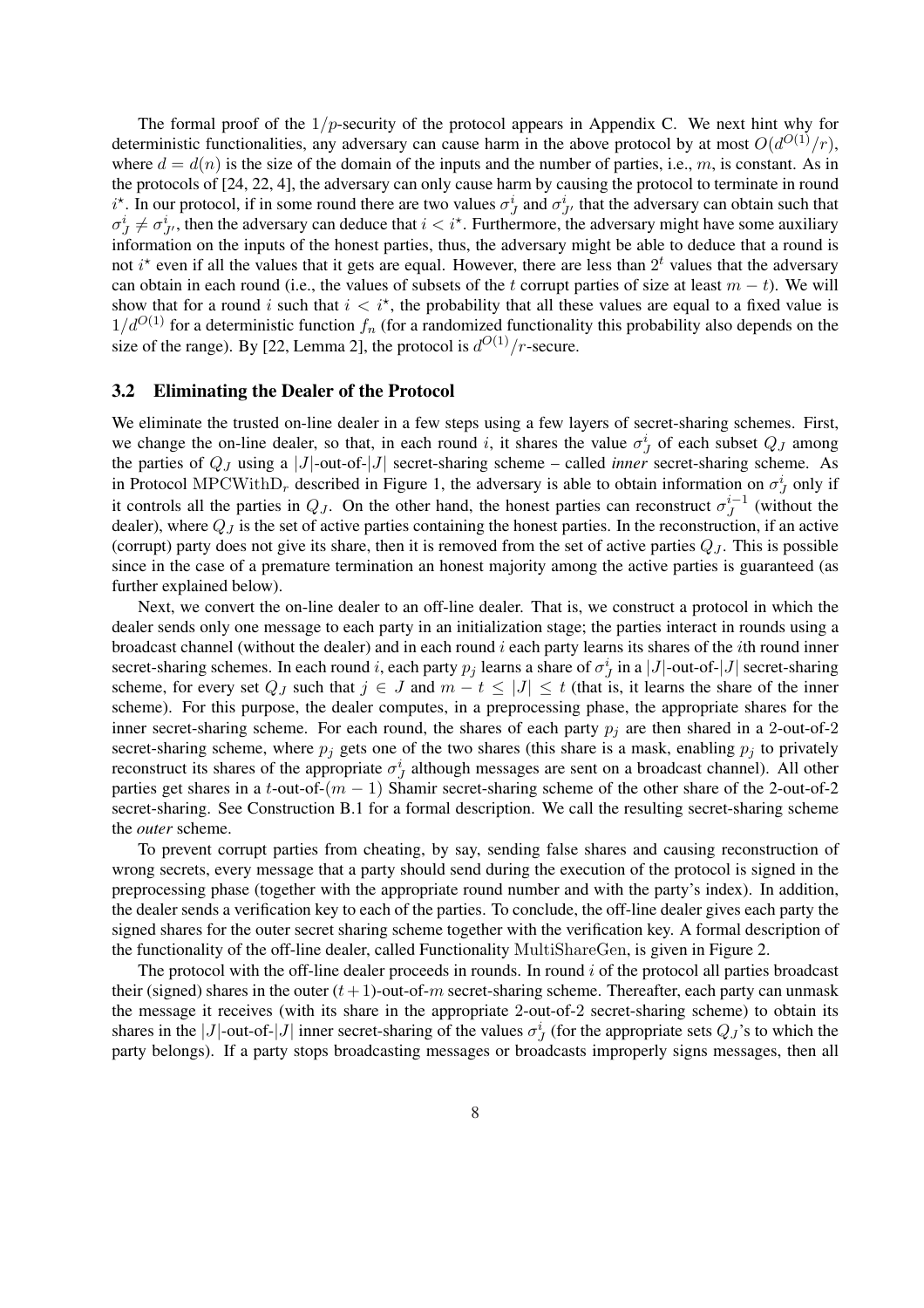**Joint input:** The security parameter  $1^n$ , the number of rounds in the protocol  $r = r(n)$ , a bound t on the number of corrupted parties, and the set of indices of aborted parties  $D_0$ .

**Private input:** Each party  $p_i$ , where  $j \notin D_0$ , has an input  $x_i \in X_n$ .

## Computing default values and signing keys

- 1. For every  $j \in D_0$ , select  $x_j$  with uniform distribution from  $X_n$ .
- 2. Select  $i^* \in [r]$  with uniform distribution and compute  $w \leftarrow f_n(x_1, \ldots, x_m)$ .
- 3. For each  $1 \leq i < i^*$ , for each  $J \subseteq [m] \setminus D_0$  s.t.  $m t \leq |J| \leq t$ ,
	- (a) For each  $j \in J$ , set  $\hat{x}_i = x_i$ .
	- (b) For each  $j \notin J$ , select uniformly at random  $\hat{x}_j \in X_n$ .
	- (c) Set  $\sigma_j^i \leftarrow f_n(\widehat{x}_1, \ldots, \widehat{x}_m)$ .
- 4. For each  $i^* \le i \le r$  and for each  $J \subseteq [m] \setminus D_0$  s.t.  $m t \le |J| \le t$ , set  $\sigma_J^i = w$ .
- 5. Compute  $(K_{\text{sign}}, K_{\text{ver}}) \leftarrow \text{Gen}(1^n)$ .

## Computing signed shares of the inner secret-sharing scheme

- 6. For each  $i \in \{1, \ldots, r\}$  and for each  $J \subseteq [m] \setminus D_0$  s.t.  $m t \leq |J| \leq t$ ,
	- (a) Create shares of  $\sigma_j^i$  in a |J|-out-of-|J| secret-sharing scheme for the parties in  $Q_j$ . For each party  $p_j \in Q_J,$  let  $S_j^{i,J}$  $j^{i,J}$  be its share of  $\sigma_j^i$ .
	- (b) Sign each share  $S_i^{i,J}$  $j^{i,J}$ : compute  $R_j^{i,J} \leftarrow (S_j^{i,J}$  $j^{i,J}, i, J, j, \mathrm{Sign}((S_j^{i,J}))$  $j^{i,J}, i, J, j), K_{\text{sign}})).$

### Computing shares of the outer secret-sharing scheme

7. For each  $i \in [r]$ , for each  $J \subseteq [m] \setminus D_0$  s.t.  $m - t \leq |J| \leq t$ , and each  $j \in J$ , share  $R_i^{i,J}$ <sup>2, J</sup> using a  $(t + 1)$ -out-of-m secret-sharing scheme with respect to  $p_j$  as defined in Construction B.1: compute one masking share  $\text{mask}_j(R_i^{i,j})$  $j^{i,J}$ ) and  $m-1$  complement shares  $(\text{comp}_1(R_j^{i,J}))$  $j^{i,J}_j$ ), ..., com $p_{j-1}(R_j^{i,J})$  $j^{i,J}), \text{comp}_{j+1}(R_j^{i,J})$  $j^{i,J}), \ldots, \text{comp}_m(R_j^{i,J})$  $j^{i,J}$ )).

## Signing the messages of all parties

8. For every  $1 \le q \le m$ , compute the message  $m_{q,i}$  that  $p_q \in P$  broadcasts in round i by concatenating (1) q, (2) i, and (3) the complement shares  $\text{comp}_q(R_j^{i,J})$  $j^{i,J}$ ) produced in Step (7) for  $p_q$  (for all  $J \subseteq [m] \setminus D_0$  s.t.  $m - t \leq |J| \leq t$  and all  $j \neq q$  s.t.  $j \in J$ ), and compute  $M_{q,i} \leftarrow (m_{q,i}, \text{Sign}(m_{q,i}, K_{\text{sign}})).$ 

**Outputs:** Each party  $p_j$  such that  $j \notin D_0$  receives

- The verification key  $K_{\text{ver}}$ .
- The messages  $M_{i,1}, \ldots, M_{j,r}$  that  $p_j$  broadcasts during the protocol.
- $p_j$ 's private masks  $\text{mask}_j(R_j^{i,J})$  $j^{i,j}$ ) produced in Step (7), for each  $1 \leq i \leq r$  and each  $\overline{J} \subseteq [m] \setminus D_0$  s.t.  $m - t \leq |J| \leq t$  and  $j \in J$ .

Figure 2: The initialization functionality MultiShareGen<sub>r</sub>.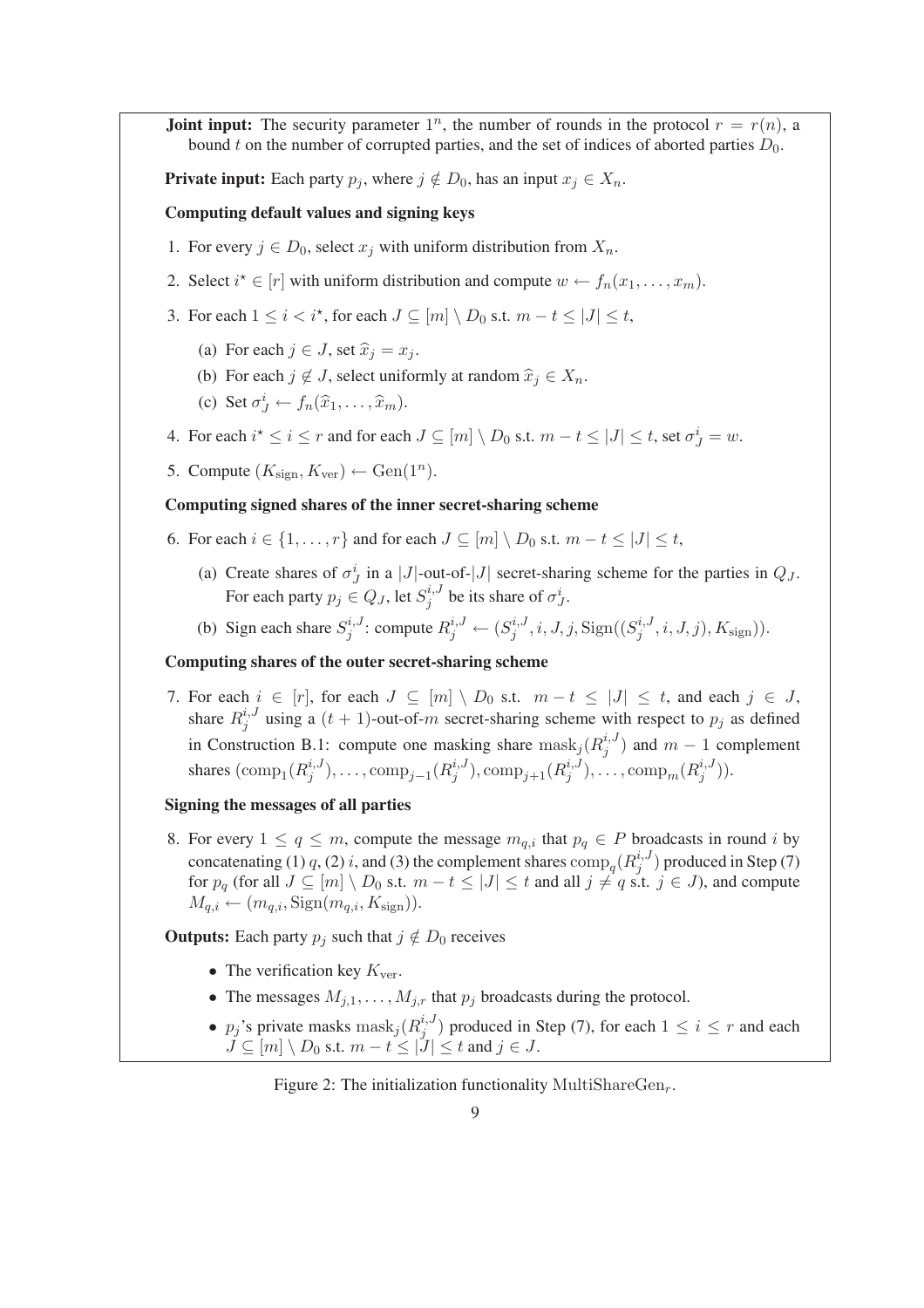other parties consider it as aborted. If  $m - t$  or more parties abort, the remaining parties reconstruct the value of the set that contains all of them, i.e.,  $\sigma_i^{i-1}$  $J<sup>i-1</sup>$ . In the special case of premature termination already in the first round, the remaining active parties engage in a fully secure protocol (with honest majority) to compute  $f_n$ .

The use of the outer secret-sharing scheme with threshold  $t+1$  plays a crucial role in eliminating the online dealer. On the one hand, it guarantees that an adversary, corrupting at most  $t$  parties, cannot reconstruct the shares of round i before round i. On the other hand, at least  $m - t$  parties must abort to prevent the reconstruction of the outer secret-sharing scheme (this is why we cannot proceed after  $m-t$  parties aborted). Furthermore, since  $t \leq 2m/3$ , when at least  $m - t$  corrupt parties aborted, there is an honest majority. To see this, assume that at least  $m - t$  corrupt parties aborted. Thus, at most  $t - (m - t) = 2t - m$  corrupt parties are active. There are  $m - t$  honest parties (which are obviously active), therefore, as  $2t - m < m - t$ (since  $t < 2m/3$ ), an honest majority is achieved when  $m - t$  parties abort. In this case we can execute a protocol with full security for the reconstruction.

Finally, we replace the off-line dealer by using a secure-with-abort and cheat-detection protocol computing the functionality computed by the dealer, that is, Functionality MultiShareGen<sub>r</sub>. Obtaining the outputs of this computation, an adversary is unable to infer any information regarding the input of honest parties or the output of the protocol (since it gets t shares of a  $(t+1)$ -out-of-m secret-sharing scheme). The adversary, however, can prevent the execution, at the price of at least one corrupt party being detected cheating by all other parties. In such an event, the remaining parties will start over without the detected cheating party. This goes on either until the protocol succeeds or there is an honest majority and a fully secure protocol computing  $f_n$  is executed.

A formal description of the protocol appears in Figure 3. The reconstruction functionality used in this protocol (when at least  $m-t$  parties aborted) appears in Figure 4. The details of how to construct a protocol secure-with-abort and cheat-detection with  $O(1)$  rounds are given in [4].

Comparison with the multiparty coin-tossing protocol of [4]. Our protocol combines ideas from the protocols of [22, 4]. However, there are some important differences between our protocol and the protocol of [4]. In the coin-tossing protocol of [4], the bits  $\sigma_j^i$  are shared using a threshold scheme where the threshold is smaller than the size of the set  $Q_J$ . This means that a proper subset of  $Q_J$  containing corrupt parties can reconstruct  $\sigma_j^i$ . In coin-tossing this is not a problem since there are no inputs. However, when computing functionalities with inputs, such  $\sigma_J^i$  might reveal information on the inputs of honest parties in  $Q_J$ , and we share  $\sigma_J^i$  with threshold  $|Q_J|$ . As a result, we use more sets  $Q_J$  than in [4] and the bias of the protocol is increased (put differently, to keep the same security, we need to increase the number of rounds in the protocol). For example, the protocol of [4] has small bias when there are polynomially many parties and  $t = m/2$ . Our protocol is efficient only when there are constant number of parties. As explained in Section 4, this difference is inherent as a protocol for general functionalities with polynomially many parties and  $t = m/2$  cannot have a small bias.

## 3.3 A  $1/p$ -Secure Protocol for Polynomial Range

Using an idea of [22], we modify our protocol such that it will have a small bias when the size of the range of the functionality  $\mathcal F$  is polynomially bounded (even if  $\mathcal F$  is randomized and has a big domain of inputs). The only modification is the way that each  $\sigma_j^i$  is chosen prior to round  $i^*$ : with probability  $1/(2p)$  we choose  $\sigma_j^i$ as a random value in the range of  $f_n$  and with probability  $1 - 1/(2p)$  we choose it as in Figure 2. Formally, in the model with the dealer, in the preprocessing phase of  $\text{MPCWithD}_r$  described in Figure 1, we replace Step (5) with the following step:

• For each  $i \in \{1, \ldots, i^* - 1\}$  and for each  $J \subseteq [m] \setminus D_0$  s.t.  $m - t \le |J| \le t$ ,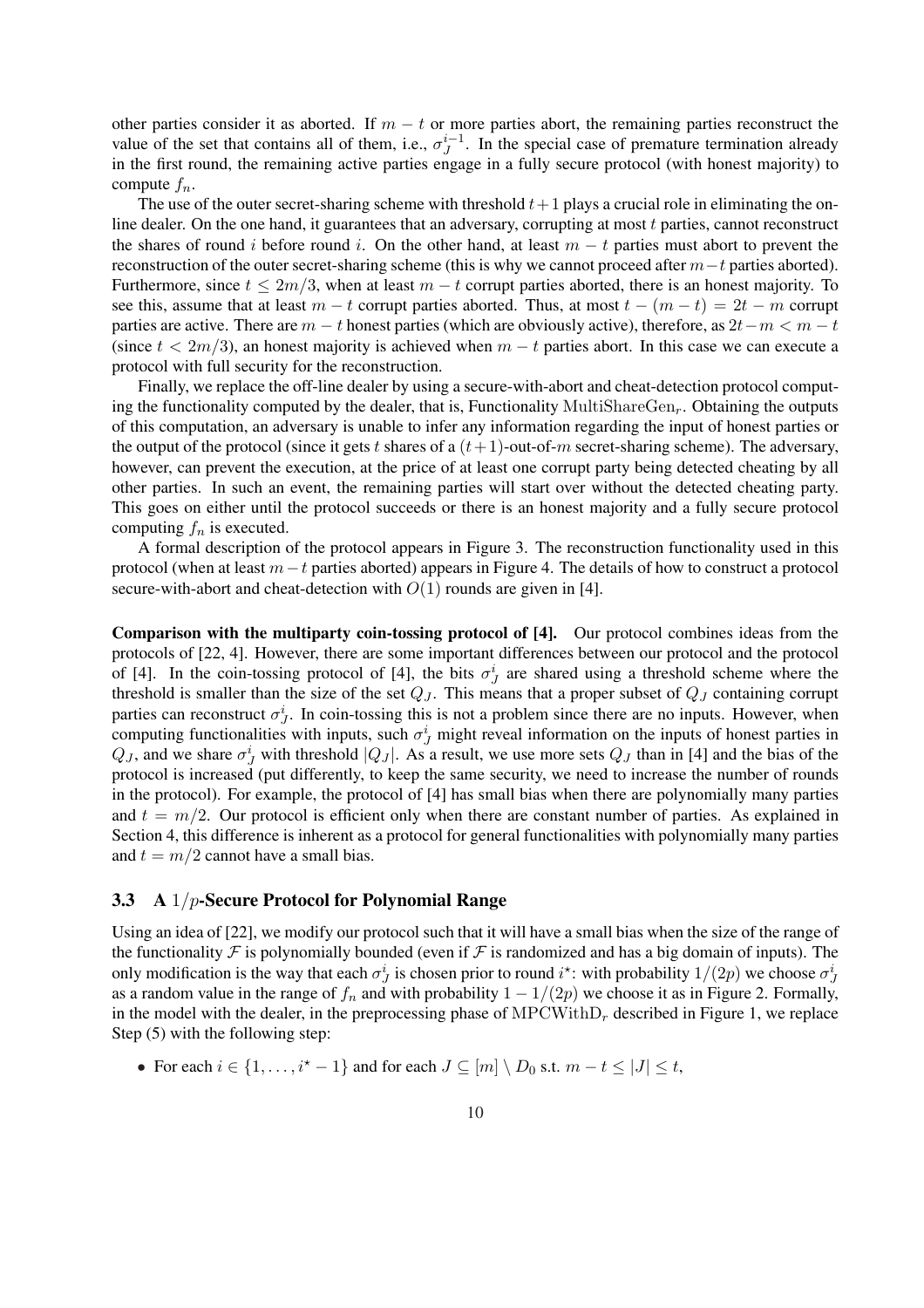**Inputs:** Each party  $p_j$  holds the private input  $y_j \in X_n$  and the joint input: the security parameter 1<sup>n</sup>, the number of rounds in the protocol  $r = r(n)$ , and a bound t on the number of corrupted parties.

## Preliminary phase:

- 1.  $D_0 = \emptyset$
- 2. If  $|D_0| < m t$ ,
	- (a) The parties in  $\{p_j : j \in [m] \setminus D_0\}$  execute a secure-with-abort and cheat-detection protocol computing Functionality MultiShareGen<sub>r</sub>. Each honest party  $p_i$  inputs  $y_i$ as its input for the functionality.
	- (b) If a party  $p_j$  aborts, that is, the output of the honest parties is "abort,", then, set  $D_0 = D_0 \cup \{j\}$ , chose  $x_j$  uniformly at random from  $x_j$ , and goto Step (2).
	- (c) Else (no party has aborted), denote  $D = D_0$  and proceed to the first round.
- 3. Otherwise ( $|D_0| \ge m t$ ), the premature termination is executed with  $i = 1$ .

In each round  $i = 1, \ldots, r$  do:

- 4. Each party  $p_j$  broadcasts  $M_{j,i}$  (containing its shares in the outer secret-sharing scheme).
- 5. For every  $p_j$  s.t.  $\text{Ver}(M_{j,i}, K_{\text{ver}}) = 0$  or if  $p_j$  broadcasts an invalid or no message, then all parties mark  $p_i$  as inactive, i.e., set  $D = D \cup \{j\}$ . If  $|D| \geq m - t$ , premature termination is executed.

## Premature termination step

- 6. If  $i = 1$ , the active parties use a multiparty secure protocol (with full security) to compute  $f_n$ : Each honest party inputs  $y_i$  and the input of each inactive party is chosen uniformly at random from  $X_n$ . The active parties output the result, and halt.
- 7. Otherwise,
	- (a) Each party  $p_j$  reconstructs  $R_j^{i-1,J}$  $j_j^{i-1, J}$ , the signed share of the inner secret-sharing scheme produced in Step (6) of Functionality MultiShareGen<sub>r</sub>, for each  $J \subseteq [m] \setminus D_0$  s.t.  $m-t \leq |J| \leq t$  and  $j \in J$ .
	- (b) The active parties execute a secure multiparty protocol with an honest majority to compute Functionality Reconstruction, where the input of each party  $p_j$  is  $R_j^{i-1,J}$ j for every  $J \subseteq [m] \setminus D_0$  s.t.  $m - t \le |J| \le t$  and  $j \in J$ .
	- (c) The active parties output the output of this protocol, and halt.

### At the end of round  $r$ :

- 8. Each active party  $p_j$  broadcasts the signed shares  $R_j^{r,J}$  $j_j^{r,J}$  for each J such that  $j \in J$ .
- 9. Let  $J \subseteq [m] \setminus D$  be the lexicographical first set such that all the parties in  $Q_J$  broadcast properly signed shares  $R_i^{r,J}$  $j^{r,J}$ . Each active party reconstructs the value  $\sigma_j^r$ , outputs  $\sigma_j^r$ , and halts.

Figure 3: The *m*-party protocol MPC<sub>r</sub> for computing  $\mathcal{F}$ .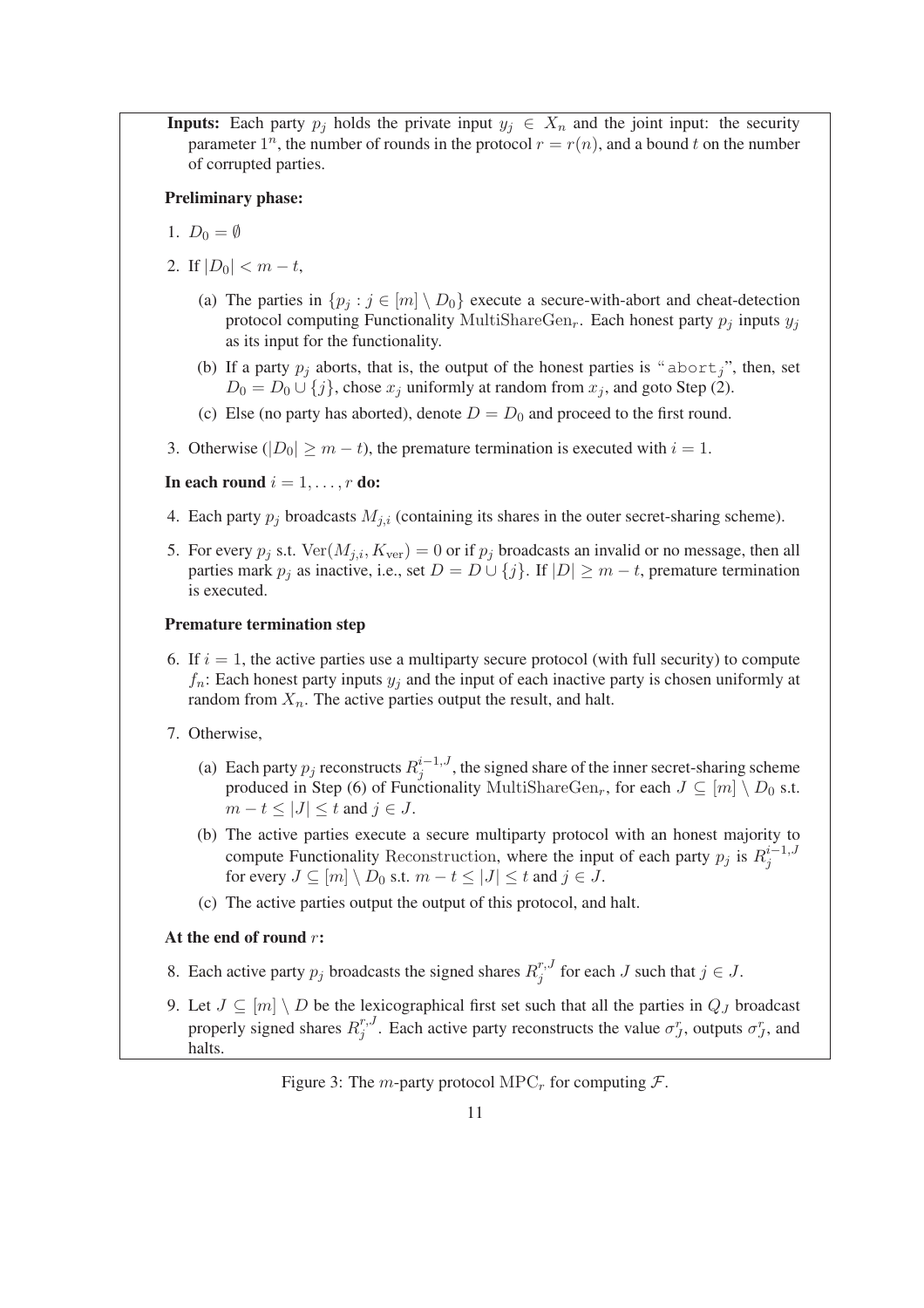**Joint Input:** The round number  $i$ , the indices of inactive parties  $D$ , a bound  $t$  on the number of corrupted parties, and the verification key,  $K_{\text{ver}}$ .

**Private Input of**  $p_j$ : A set of signed shares  $R_j^{i-1,J}$  $j_j^{i-1, J}$  for each  $J \subseteq [m] \setminus D_0$  s.t.  $m-t \leq |J| \leq t$ and  $j \in J$ .

### Computation:

- 1. For each  $p_j$ , if  $p_j$ 's input is not appropriately signed or malformed, then  $D = D \cup \{j\}$ .
- 2. Set  $J = [m] \setminus D$ .
- 3. Reconstruct  $\sigma_I^{i-1}$  $\int_{J}^{i-1}$  from the shares of all the parties in  $Q_J$ .

**Outputs:** All parties receive the value  $\sigma_I^{i-1}$  $j^{\iota-1}$  (as their output).

Figure 4: Functionality Reconstruction for reconstructing the output in the premature termination step.

- with probability  $1/(2p)$ , select uniformly at random  $z_j^i \in Z_n$  and set  $\sigma_j^i = z_j^i$ .
- with the remaining probability  $1 1/(2p)$ ,
	- 1. For every  $j \notin J$  select uniformly at random  $\hat{x}_j \in X_n$  and for each  $j \in J$ , set  $\hat{x}_j = x_j$ .
	- 2. Compute  $\sigma_j^i \leftarrow f_n(\widehat{x}_1, \ldots, \widehat{x}_m)$ .

Similarly, in the protocol without the dealer, Protocol MPC<sub>r</sub>, we replace Step (3) in MultiShareGen<sub>r</sub> (described in Figure 2) with the above step. Denote the resulting protocols with and without the dealer models by MPCWithDForRange and MPCForRange<sub>r</sub>, respectively.

The idea why this change improves the protocol is that now the probability that all values held by the adversary are equal prior to round  $i^*$  is bigger, thus, the probability that the adversary guesses  $i^*$  is smaller. This modification, however, can cause the honest parties to output a value that is not possible given their inputs, and, in general, we cannot simulate the case (which happens with probability  $1/(2p)$ ) when the output is chosen with uniform distribution from the range.

# 4 Impossibility of  $1/p$ -secure Computation with Non-Constant Number of Parties

For deterministic functions, our protocol is efficient when the number of parties  $m$  is constant and the size of the domain or range is polynomial (in the security parameter n) or when the number of parties is  $O(\log \log n)$ and the size of the domain is constant. We next show that, in general, there is no efficient protocol when the number of parties is  $m(n) = \omega(1)$  and the size of the domain is polynomial and when  $m(n) = \omega(\log n)$ and the size of the domain of each party is 2. This is done using the following impossibility result of Gordon and Katz [22].

**Theorem 3** ([22]) *For every*  $\ell(n) = \omega(\log n)$ *, there exists a deterministic 2-party functionality F with* domain and range  $\{0,1\}^{\ell(n)}$  that cannot be  $1/p$ -securely computed for  $p \geq 2 + 1/\operatorname{poly}(n)$ .

We next state and prove our impossibility results.

**Theorem 4** For every  $m(n) = \omega(\log n)$ , there exists a deterministic  $m(n)$ -party functionality  $\mathcal{F}'$  with *domain*  $\{0, 1\}$  *that cannot be*  $1/p$ *-securely computed for*  $p \ge 2 + 1/poly(n)$  *without an honest majority.*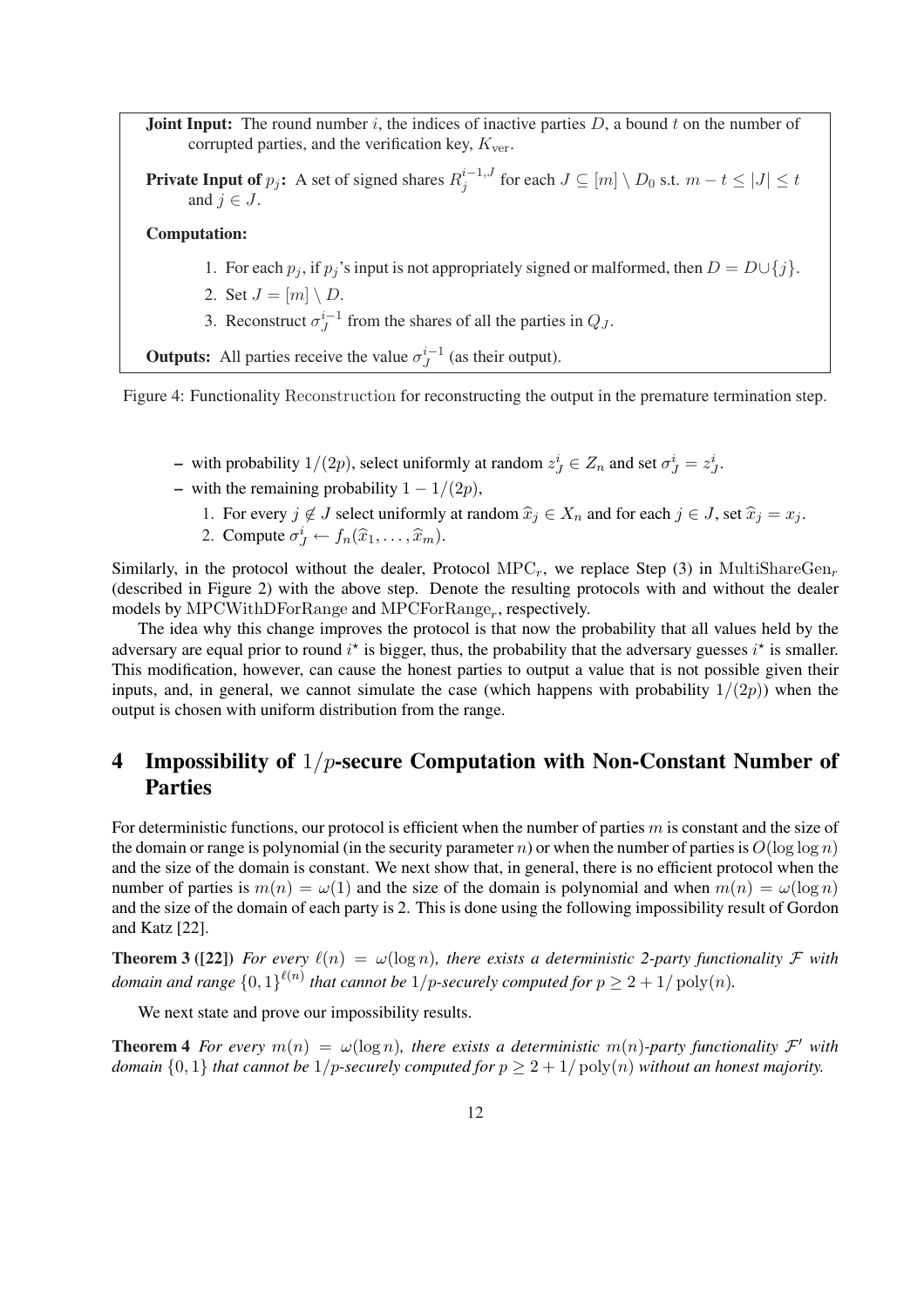**Proof:** Let  $\ell(n) = m(n)/2$  (for simplicity, assume  $m(n)$  is even). Let  $\mathcal{F} = \{f_n\}_{n \in \mathbb{N}}$  be the functionality guaranteed in Theorem 3 for  $\ell(n)$ . Define an  $m(n)$ -party deterministic functionality  $\mathcal{F}' = \{f'_n\}_{n\in\mathbb{N}}$ , where in  $f'_n$  party  $p_j$  gets the jth bit of the inputs of  $f_n$  and the outputs of  $f_n$  and  $f'_n$  are equal Assume that  $\mathcal{F}'$ can be 1/p-securely computed by a protocol  $\Pi'$  assuming that  $t(n) = m(n)/2$  parties can be corrupted. This implies a  $1/p$ -secure protocol  $\Pi$  for F with two parties, where the first party simulates the first  $t(n)$ parties in  $\Pi'$  and the second party simulates the last  $t(n)$  parties. The 1/p-security of  $\Pi$  is implied by the fact that any adversary A for the protocol  $\Pi$  can be transformed into an adversary  $\mathcal{A}'$  for  $\Pi'$  controlling  $m(n)/2 = t(n)$  parties; as A' cannot violate the 1/p-security of  $\Pi'$ , the adversary A cannot violate the  $1/p$ -security of  $\Pi$ .

**Theorem 5** For every  $m(n) = \omega(1)$ , there exists a deterministic  $m(n)$ -party functionality  $\mathcal{F}''$  with domain  ${0,1}^{\log n}$  that cannot be 1/p-securely computed for  $p \geq 2 + 1/\text{poly}(n)$  without an honest majority.

**Proof:** Let  $\ell(m) = 0.5m(n) \log n$  and let  $\mathcal{F} = \{f_n\}_{n \in \mathbb{N}}$  be the functionality guaranteed in Theorem 3 for  $\ell(m)$ . We divide the  $2\ell(n)$  bits of the inputs of  $f_n$  into  $m(n)$  blocks of length log n. Define an  $m(n)$ -party deterministic functionality  $\mathcal{F}'' = \{f''_n\}_{n \in \mathbb{N}}$ , where in  $f''_n$  party  $p_j$  gets the jth block of the inputs of  $f_n$  and the outputs of  $f_n$  and  $f''_n$  are equal. As in the proof of Theorem 4, a  $1/p$ -secure protocol for  $\mathcal{F}''$  implies a  $1/p$ -secure protocol for F contradicting Theorem 3.

The above impossibility results should be contrasted with the coin-tossing protocol of [4] which is an efficient  $1/p$ -secure protocol even when m is polynomial in the security parameter and the number of bad parties is  $m(n)/2 + O(1)$ . Notice that in both our impossibility results the size of the range is superpolynomial (as we consider the model where all parties get the same output). It is open if there is an efficient  $1/p$ -secure protocol when the number of parties is not constant and the size of both the domain and range is polynomial.

# References

- [1] Y. Aumann and Y. Lindell. Security against covert adversaries: Efficient protocols for realistic adversaries. In S. Vadhan, editor, *Proc. of the Fourth Theory of Cryptography Conference – TCC 2006*, volume 4392 of *Lecture Notes in Computer Science*, pages 137–156. Springer-Verlag, 2007.
- [2] D. Beaver and S. Goldwasser. Multiparty computation with faulty majority. In *Proc. of the 30th IEEE Symp. on Foundations of Computer Science*, pages 468–473, 1989.
- [3] A. Beimel, E. Omri, and I. Orlov. Protocols for multiparty coin toss with dishonest majority. Full version of [4].
- [4] A. Beimel, E. Omri, and I. Orlov. Protocols for multiparty coin toss with dishonest majority. In T. Rabin, editor, *Advances in Cryptology – CRYPTO 2010*, volume 6223 of *Lecture Notes in Computer Science*, pages 538–557. Springer-Verlag, 2010.
- [5] M. Ben-Or, O. Goldreich, S. Micali, and R. Rivest. A fair protocol for signing contracts. In *Proceedings of the 12th Colloquium on Automata, Languages and Programming*, pages 43–52. Springer-Verlag, 1985.
- [6] M. Blum. How to exchange (secret) keys. *ACM Trans. Comput. Syst.*, 1(2):175–193, 1983.
- [7] D. Boneh and M. Naor. Timed commitments. In M. Bellare, editor, *Advances in Cryptology CRYPTO 2000*, volume 1880 of *Lecture Notes in Computer Science*, pages 236–254. Springer-Verlag, 2000.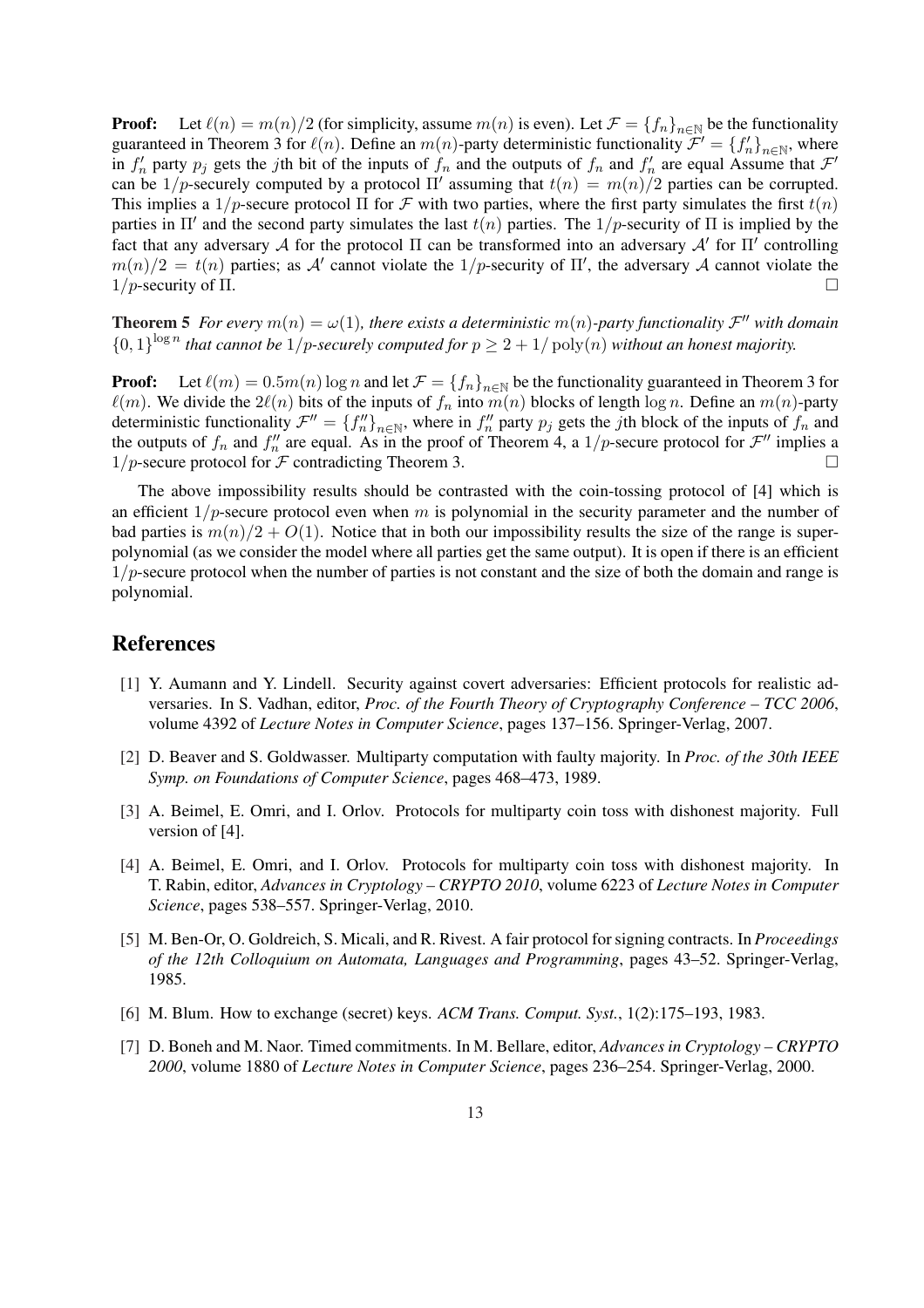- [8] R. Canetti. Security and composition of multiparty cryptographic protocols. *J. of Cryptology*, 13(1):143–202, 2000.
- [9] R. Cleve. Limits on the security of coin flips when half the processors are faulty. In *Proc. of the 18th STOC*, pages 364–369, 1986.
- [10] R. Cleve. Controlled gradual disclosure schemes for random bits and their applications. In G. Brassard, editor, *Advances in Cryptology – CRYPTO '89*, volume 435 of *Lecture Notes in Computer Science*, pages 573–588. Springer-Verlag, 1990.
- [11] I. Damgård. Practical and provably secure release of a secret and exchange of signatures. *J. of Cryptology*, 8(4):201–222, 1995.
- [12] S. Even, O. Goldreich, and A. Lempel. A randomized protocol for signing contracts. *CACM*, 28(6):637–647, 1985.
- [13] Z. Galil, S. Haber, and M. Yung. Cryptographic computation: Secure fault-tolerant protocols and the public-key model. In C. Pomerance, editor, *Advances in Cryptology – CRYPTO '87*, volume 293 of *Lecture Notes in Computer Science*, pages 135–155. Springer-Verlag, 1988.
- [14] J. A. Garay, P. D. MacKenzie, M. Prabhakaran, and K. Yang. Resource fairness and composability of cryptographic protocols. In S. Halevi and T. Rabin, editors, *Proc. of the Third Theory of Cryptography Conference – TCC 2006*, volume 3876 of *Lecture Notes in Computer Science*, pages 404–428. Springer-Verlag, 2006.
- [15] O. Goldreich. *Foundations of Cryptography, Voume II Basic Applications*. Cambridge University Press, 2004.
- [16] O. Goldreich, S. Micali, and A. Wigderson. How to play any mental game. In *Proc. of the 19th ACM Symp. on the Theory of Computing*, pages 218–229, 1987.
- [17] S. Goldwasser and L. Levin. Fair computation of general functions in presence of immoral majority. In A. J. Menezes and S. A. Vanstone, editors, *Advances in Cryptology – CRYPTO '90*, volume 537 of *Lecture Notes in Computer Science*, pages 77–93. Springer-Verlag, 1991.
- [18] S. Goldwasser and Y. Lindell. Secure computation without agreement. In *DISC '02: Proceedings of the 16th International Conference on Distributed Computing*, pages 17–32, London, UK, 2002. Springer-Verlag.
- [19] D. Gordon and J. Katz. Complete fairness in multi-party computation without an honest majority. In *Proc. of the Sixth Theory of Cryptography Conference – TCC 2009*, pages 19–35, Berlin, Heidelberg, 2009. Springer-Verlag.
- [20] S. D. Gordon, C. Hazay, J. Katz, and Y. Lindell. Complete fairness in secure two-party computation. In *Proc. of the 40th ACM Symp. on the Theory of Computing*, pages 413–422, 2008.
- [21] S. D. Gordon, Y. Ishai, T. Moran, R. Ostrovsky, and A. Sahai. On complete primitives for fairness. In D. Micciancio, editor, *Proc. of the Seventh Theory of Cryptography Conference – TCC 2010*, volume 5978 of *Lecture Notes in Computer Science*, pages 91–108. Springer-Verlag, 2010.
- [22] S. D. Gordon and J. Katz. Partial fairness in secure two-party computation. In Henri Gilbert, editor, *Advances in Cryptology – EUROCRYPT 2010*, volume 6110 of *Lecture Notes in Computer Science*, pages 157–176. Springer-Verlag, 2010.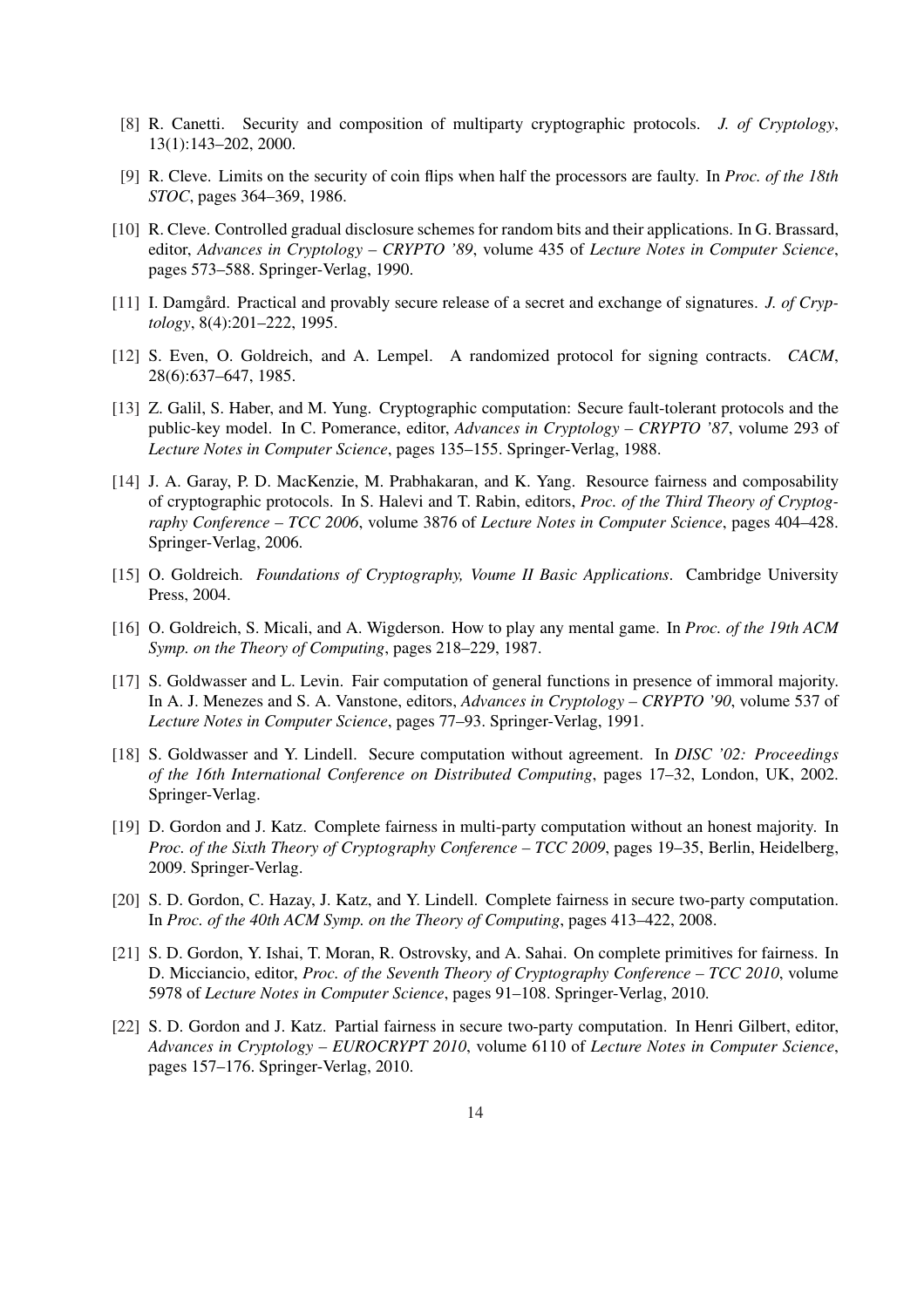- [23] M. Luby, S. Micali, and C. Rackoff. How to simultaneously exchange a secret bit by flipping a symmetrically-biased coin. In *Proc. of the 24th IEEE Symp. on Foundations of Computer Science*, pages 11–21, 1983.
- [24] T. Moran, M. Naor, and G. Segev. An optimally fair coin toss. In *Proc. of the Sixth Theory of Cryptography Conference – TCC 2009*, pages 1–18, 2009.
- [25] B. Pinkas. Fair secure two-party computation. In E. Biham, editor, *Advances in Cryptology EU-ROCRYPT 2003*, volume 2656 of *Lecture Notes in Computer Science*, pages 87–105. Springer-Verlag, 2003.
- [26] A. Shamir. How to share a secret. *Communications of the ACM*, 22:612–613, 1979.
- [27] A. C. Yao. How to generate and exchange secrets. In *Proc. of the 27th IEEE Symp. on Foundations of Computer Science*, pages 162–167, 1986.

# A Security with Abort and Cheat Detection

We next present a definition of secure multiparty computation that is more stringent than standard definitions of secure computation with abort. This definition extends the definition for secure computation as given by Aumann and Lindell [1]. Roughly speaking, the definition requires that one of two events is possible: (1) The protocol terminates normally, and *all* parties receive their outputs, or (2) Corrupted parties deviate from the prescribed protocol; in this case the adversary obtains the outputs of the corrupted parties (but nothing else), and all honest parties are given an identity of one party that has aborted. The formal definition uses the real vs. ideal paradigm as discussed in Section 2.1. We next describe the appropriate ideal model.

Execution in the ideal model. Let  $B \subseteq [m]$  denote the set of indices of corrupted parties controlled by an adversary A. The adversary A receives an auxiliary input denoted aux. An ideal execution proceeds as follows:

- Send inputs to trusted party: The honest parties send their inputs to the trusted party. The corrupted parties may either send their received input, or send some other input of the same length (i.e.,  $x_j \in$  $X_n$ ) to the trusted party, or abort (by sending a special "abort<sub>j</sub>" message). Denote by  $x_1, \ldots, x_m$ the inputs received by the trusted party. If the trusted party receives an " $abort<sub>j</sub>$ " message, then it sends " abort<sub>j</sub>" to all honest parties and terminates (if it received " abort<sub>j</sub>" from more than one j, then it uses the minimal such  $j$ ).
- **Trusted party sends outputs to adversary:** The trusted party computes  $w \leftarrow f_n(x_1, \ldots, x_m)$  and sends the output  $w$  to the adversary.
- Adversary instructs the trusted party to continue or halt: A sends either a "continue" message or " abort<sub>i</sub>" to the trusted party for some corrupt party  $p_j$ , i.e.,  $j \in B$ . If it sends a "continue" message, the trusted party sends w to all honest parties. Otherwise, if the adversary sends " $abortj$ ", then the trusted party sends " $abort_j$ " to all honest parties.
- **Outputs:** An honest party always outputs the value  $w$  it obtained from the trusted party. The corrupted parties output nothing. The adversary  $A$  outputs any (probabilistic polynomial-time computable) function of the auxiliary input aux, the inputs of the corrupt parties, and the value  $w$  obtained from the trusted party.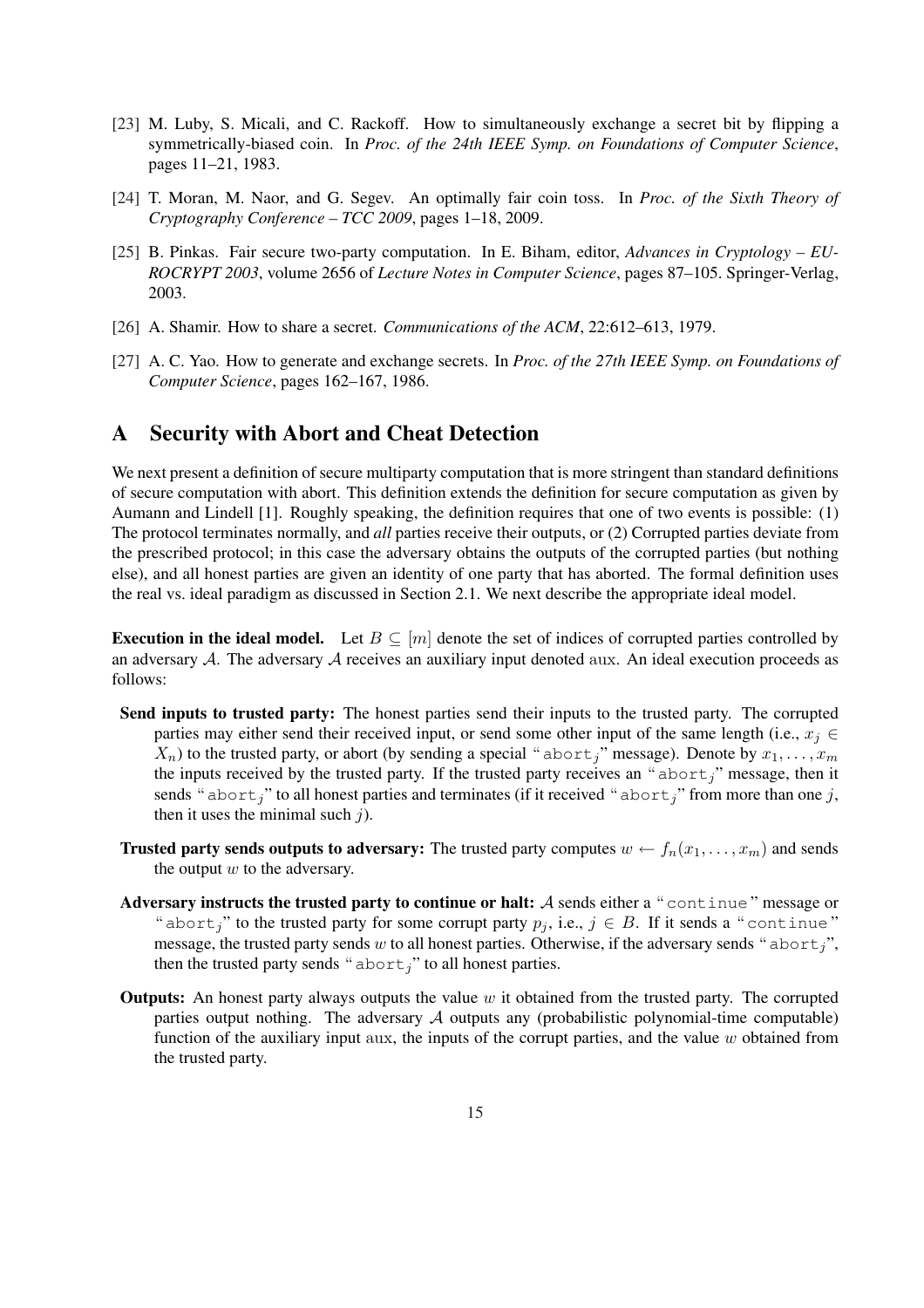We let IDEAL $_{\mathcal{F},\mathcal{S}(\text{aux})}^{\text{CD}}(\vec{y},1^n)$  and  $REAL_{\Pi,A(\text{aux})}(\vec{y},1^n)$  be defined as in Section 2.1 (where in this case IDEAL $_{\mathcal{F},\mathcal{S}(\text{aux})}^{\text{CD}}(\vec{y},1^n)$  refers to the above execution with cheat-detection of  $\mathcal{F}$ ). This ideal model is different from that of [15] in that in the case of an "abort", the honest parties get output " $abort''$  and not a ⊥ symbol. This means that the honest parties *know* an identity of a corrupted party that causes the abort. This cheat-detection is achieved by most multiparty protocols, including that of [16], but not all (e.g., the protocol of [18] does not meet this requirement). Using this notation we define secure computation with abort and cheat-detection.

Definition A.1 (security-with-abort and cheat-detection) *Let* F *and* Π *be as in Definition 2.2. A protocol* Π *is said to* securely compute F *against at most* t(n) *corrupt parties with abort and cheat-detection if for every non-uniform polynomial-time adversary* A *in the real model controlling at most* t(n) *parties, there exists a non-uniform polynomial-time adversary* S *in the ideal model controlling the same parties, such that*

n  $\text{IDEAL}_{\mathcal{F},\mathcal{S}(\text{aux})}^{\text{CD}}(\vec{y},1^n)$ o  $aux\in\{0,1\}^*, \vec{y} \in (X_n)^m, n \in \mathbb{N}$ *C* ≡ ©  $\text{REAL}_{\Pi, A(\text{aux})}(\vec{y}, 1^n)$ ª  $\text{aux} \in \{0,1\}^*, \vec{y} \in (X_n)^m, n \in \mathbb{N}$  .

# B Cryptographic Tools

Signature Schemes. Informally, a signature on a message proves that the message was created by its presumed sender, and its content was not altered. A signature scheme is a triple (Gen, Sign, Ver) containing the key generation algorithm Gen, which outputs a pair of keys, the signing key  $K<sub>S</sub>$  and the verification key  $K_v$ , the signing algorithm Sign, and the verifying algorithm Ver. We assume that it is infeasible to produce signatures without holding the signing key. For formal definition see [15].

**Secret Sharing Schemes.** An  $\alpha$ -out-of-m secret-sharing scheme is a mechanism for sharing data among a set of parties such that every set of size  $\alpha$  can reconstruct the secret, while any smaller set knows nothing about the secret. In this paper, we use two schemes: the XOR-based  $m$ -out-of- $m$  scheme (i.e., in this scheme  $\alpha = m$ ) and Shamir's  $\alpha$ -out-of-m secret-sharing scheme [26] which is used when  $\alpha < m$ . In both schemes, for every  $\alpha - 1$  parties, the shares of these parties are uniformly distributed and independent of the secret. Furthermore, given such  $\alpha - 1$  shares and a secret s, one can *efficiently* complete them to m shares of the secret s.

In our protocols we sometimes require that a single party learns the value of a secret that is shared among all parties. Since all messages are sent over a broadcast channel, we use two layers of secret sharing to obtain the above requirements as described below.

Construction B.1 (secret sharing with respect to a certain party) *Let* s *be a secret taken from some finite field*  $\mathbb{F}$ *. We share s among* m *parties* with respect to *a* (special) party  $p_j$  *in an*  $\alpha$ -out-of-m secret-sharing *scheme as follows:*

- 1. Choose shares  $(s^{(1)}, s^{(2)})$  of the secret s in a two-out-of-two secret-sharing scheme (that is, select  $s^{(1)}$  ∈ **F** uniformly at random and compute  $s^{(2)} = s - s^{(1)}$ ). Denote these shares by mask<sub>j</sub>(s) and comp(s)*, respectively.*
- 2. *Compute shares*  $(\lambda^{(1)}, \ldots, \lambda^{(j-1)}, \lambda^{(j+1)}, \ldots, \lambda^{(m)})$  *of the secret* comp(s) *in an*  $(\alpha 1)$ *-out-of-*( $m-$ 1) *Shamir's secret-sharing scheme. For each*  $\ell \neq j$ , denote  $comp_{\ell}(s) = \lambda^{(\ell)}$ .

## Output:

• *The share of party*  $p_j$  *is* mask<sub>j</sub>(*s*)*. We call this share "* $p_j$ *'s* masking *share"*.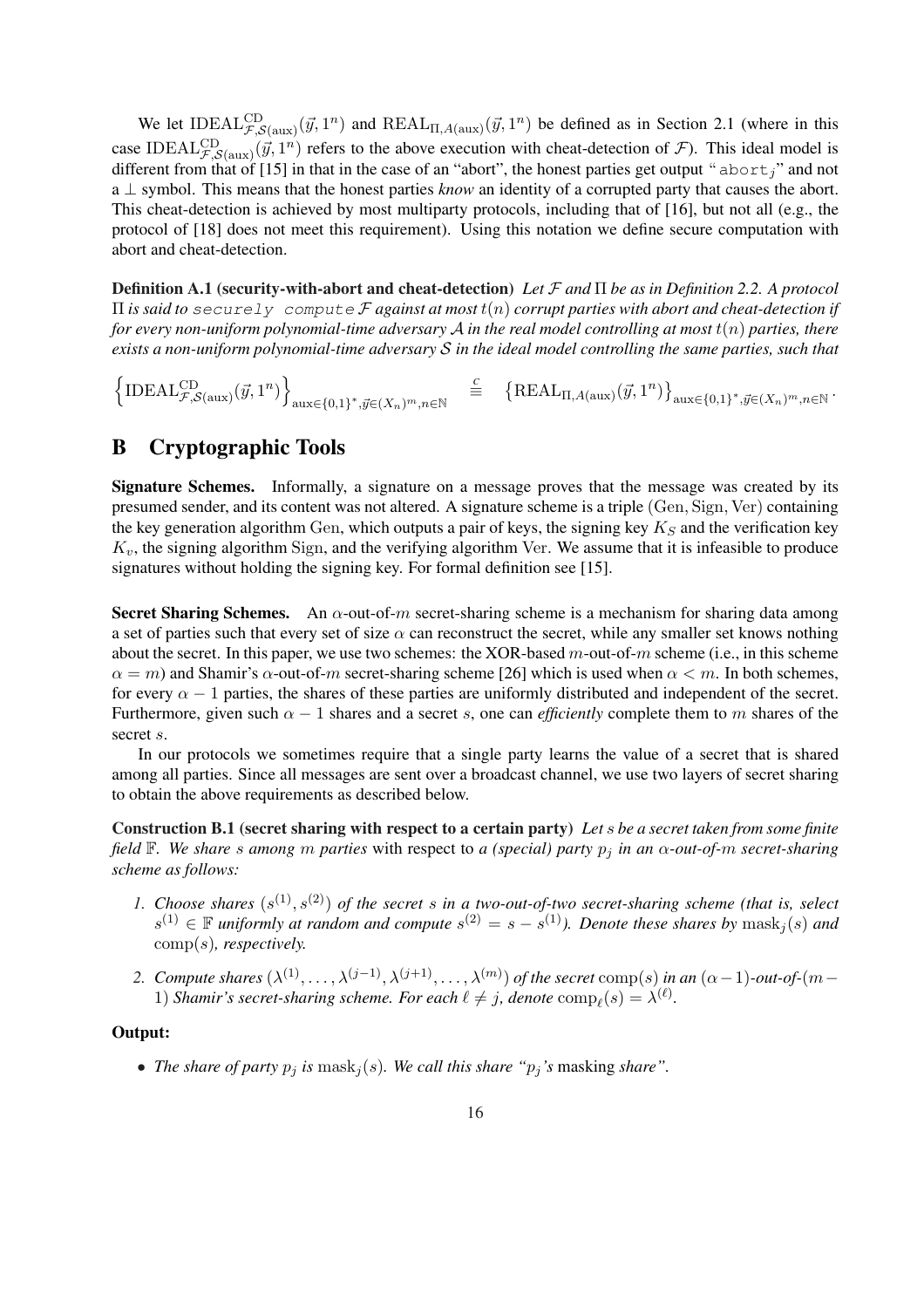• *The share of each party*  $p_\ell$ *, where*  $\ell \neq j$ , is  $comp_\ell(s)$ *. We call this share "* $p_\ell$ *'s* complement *share"*.

In the above scheme, we share the secret s among the parties in P in an  $\alpha$ -out-of-m secret-sharing scheme where only sets of size  $\alpha$  that contain  $p_j$  can reconstruct the secret. In this construction, for every  $\beta < \alpha$ parties, the shares of these parties are uniformly distributed and independent of the secret. Furthermore, given such  $\beta < \alpha$  shares and a secret s, one can *efficiently* complete them to m shares of the secret s. In addition, given β shares and a secret s, one can *efficiently* select uniformly at random a vector of shares competing the  $\beta$  shares to m shares of s.

# C Proof of  $1/p$ -Security of the Protocols with a Dealer

In this section we prove that our protocols described in Section 3 that assume an trusted dealer are perfect  $1/poly$ -secure implementations of the ideal functionality  $\mathcal F$ . We start by presenting in Appendix C.1 a simulator for Protocol MPCWithD<sub>r</sub>. In Appendix C.2, we prove the correctness of the simulation by showing the the global output in the ideal-world is distributed within 1/ poly statistical distance from the global output in the real-world. In Appendix C.3, we describe the required modifications to the simulator for the protocol for  $\mathcal F$  that has a polynomial-size range, and argue that the modified simulation is correct.

## **C.1** The Simulator for Protocol MPCWithD<sub>r</sub>

We next present a simulator  $S_T$  for Protocol MPCWithD<sub>r</sub>, described in Figure 1. Let B be the set of indices of corrupted parties in the execution.

The simulator  $\mathcal{S}_T$  invokes A on the set of inputs  $\{y_j : j \in B\}$ , the security parameter  $1^n$ , and the auxiliary input aux, playing the role of the trusted dealer in the interaction with  $A$ .

### Simulating the preprocessing phase:

- 1.  $D_0 = \emptyset$ .
- 2. The simulator  $S_T$  sends a "start" message to all corrupt parties.
- 3. S<sub>T</sub> receives a set of inputs  $\{x_j : j \in B\}$  that A submits to the computation of the dealer. If A does not submit an input on behalf of  $p_j$ , i.e., A sends an "abort," message, then, the simulator  $S_T$  notifies all corrupted parties that party  $p_j$  aborted and updates  $D_0 = D_0 \cup \{j\}$ .
- 4.  $S_T$  sets  $D = D_0$ . If  $|D| \ge m t$ , the simulator sets  $i = 1$  and proceeds to simulate the premature termination step.
- 5.  $S_T$  selects  $i^* \in \{1, \ldots, r\}$  with uniform distribution.
- 6. For each  $i \in \{1, \ldots, i^* 1\}$  and for each  $J \subseteq B \setminus D_0$  s.t.  $m t \leq |J| \leq t$  do
	- (a) For each  $j \in [m]$ , if  $j \in J$ , then  $S_T$  sets  $\hat{x}_i = x_j$ , else,  $S_T$  selects uniformly at random  $\widehat{x}_i \in X_n$ .
	- (b)  $S_T$  sets  $\sigma_J^i \leftarrow f_n(\widehat{x}_1, \ldots, \widehat{x}_m)$ .
- 7. The simulator  $S_T$  sends " proceed" to all corrupt parties.

**Simulating interaction rounds:** In each round  $1 \leq i \leq r$ , the simulator  $S_T$  interacts in three phases with the parties  $\{p_j : j \in B \setminus D_0\}$ , i.e., the corrupt parties which are active so far:

- The peeking phase:
	- If  $i = i^*$ , the simulator  $\mathcal{S}_T$  sends the set of inputs  $\{x_j : j \in B \setminus D_0\}$  to the trusted party computing  $\mathcal F$  and receives  $w_S$ .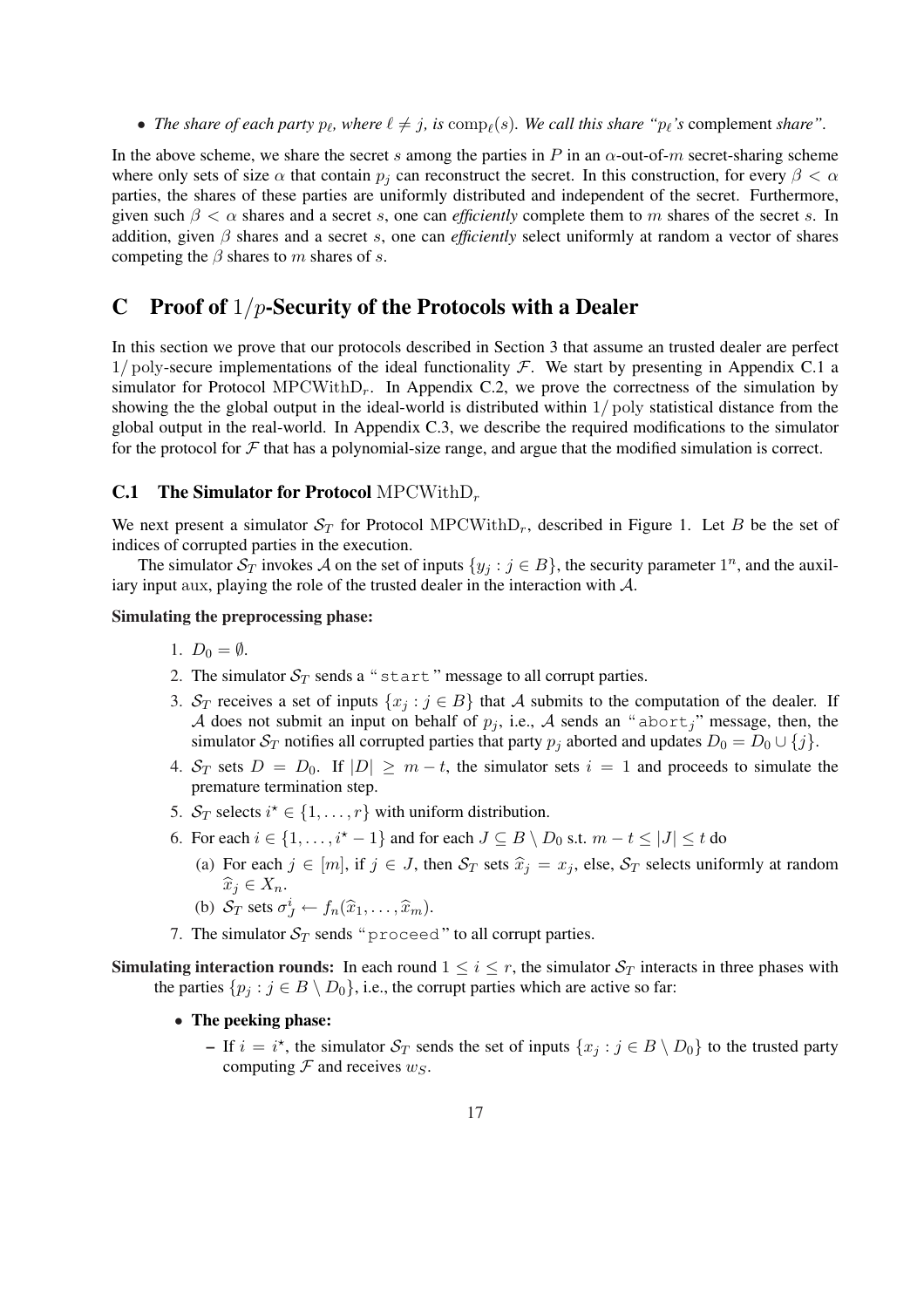- For each  $J ⊆ B \setminus D_0$  s.t.  $m t ≤ |J| ≤ t$  do
	- 1. If  $i \in \{1, \ldots, i^* 1\}$ , the simulator  $S_T$  sends the value  $\sigma^i_j$  (prepared in the simulation of the preprocessing phase) to all parties in  $Q_J$  (i.e., to the adversary).
	- 2. Else, if  $i \in \{i^*, \ldots, r\}$ ,  $S_T$  sends the value  $w_S$  to all parties in  $Q_J$  (i.e., to the adversary).
- The abort phase: Upon receiving an "abort<sub>i</sub>" message from a party  $p_i$ ,
	- 1.  $S_T$  notifies all corrupted parties that party  $p_j$  aborted.
	- 2.  $S_T$  updates  $D = D \cup \{j\}$ .
	- 3. If at least  $m t$  parties have aborted so far, that is  $|D| > m t$ , the simulator  $S_T$  proceeds to simulate the premature termination step.
- The main phase:  $S_T$  sends "proceed" to all corrupt parties.

## Simulating the premature termination step:

- If the premature termination step occurred in round  $i = 1$ ,
	- The simulator  $S_T$  receives a set of inputs  $\{x_j' : j \in B \setminus D\}$  that A submits to the computation of the dealer.

If A does not submit an input on behalf of  $p_i$ , i.e., sends an "abort<sub>i</sub>" message, then, the simulator S notifies all corrupted parties that party  $p_i$  aborted and updates  $D = D \cup \{j\}$ .

- The simulator  $S_T$  sends the set of inputs  $\{x_j' : j \in B \setminus D\}$  to the dealer and receives  $w_S$ .
- If the premature termination step occurred in round  $1 < i < i^*$ ,
	- 1. Upon receiving an "abort<sub>i</sub>" message from a party  $p_i$ , the simulator  $S_T$  updates  $D =$  $D \cup \{j\}.$
	- 2. The simulator  $S_T$  sends the set of inputs  $\{x_j : j \in B \setminus D\}$  to the trusted party computing  $\mathcal F$  and receives  $w_S$ .
- ( $\diamond$  If the premature termination step occurred in round  $i^* \leq i \leq r$ , then  $\mathcal{S}_T$  already has  $w_S \diamond$ )
- $S_T$  sends the value  $w_S$  to each party in  $\{p_j : j \in B \setminus D_0\}.$

**Simulating normal termination:** If the last round of the protocol is completed, then  $S_T$  sends  $w_S$  to each party in  $\{p_i : j \in B \setminus D_0\}.$ 

At the end of the interaction with  $\mathcal{A}$ , the simulator will output the sequence of messages exchanged between the simulator and the corrupted parties.

## **C.2** Proof of the Correctness of the Simulation for  $MPCWithD_r$

In order to prove the correctness of the simulation described in Appendix C.1, we consider the two random variables from Section 2.1, both of the form  $(V, C)$ , where V describes a possible view of A, and C describes a possible output of the honest parties (i.e.,  $C\in Z_n$ ). The first random variable  $\text{REAL}_{\text{MPCWithD}_r,\mathcal{A}(\text{aux})}(\vec{y},1^n)$ describes the real world – an execution of Protocol MPCWithD, where V describes the view of the adversary  $A$  in this execution, and  $C$  is the output of the honest parties in this execution. The second random variable IDEAL $_{\mathcal{F},\mathcal{S}_T(\text{aux})}(\vec{y},1^n)$  describes the ideal world – an execution with the trusted party computing  $\mathcal F$ (this trusted party is denoted by  $T_{\mathcal{F}}$ ), where V describes the output of the simulator  $\mathcal{S}_T$  in this execution, and  $C$  is the output of the honest parties in this execution. For the rest of this section, we simplify notations and denote the above two random variables by  $REAL = (V_{REAL}, C_{REAL})$  and  $IDEAL = (V_{IDEAL}, C_{IDEAL})$ respectively.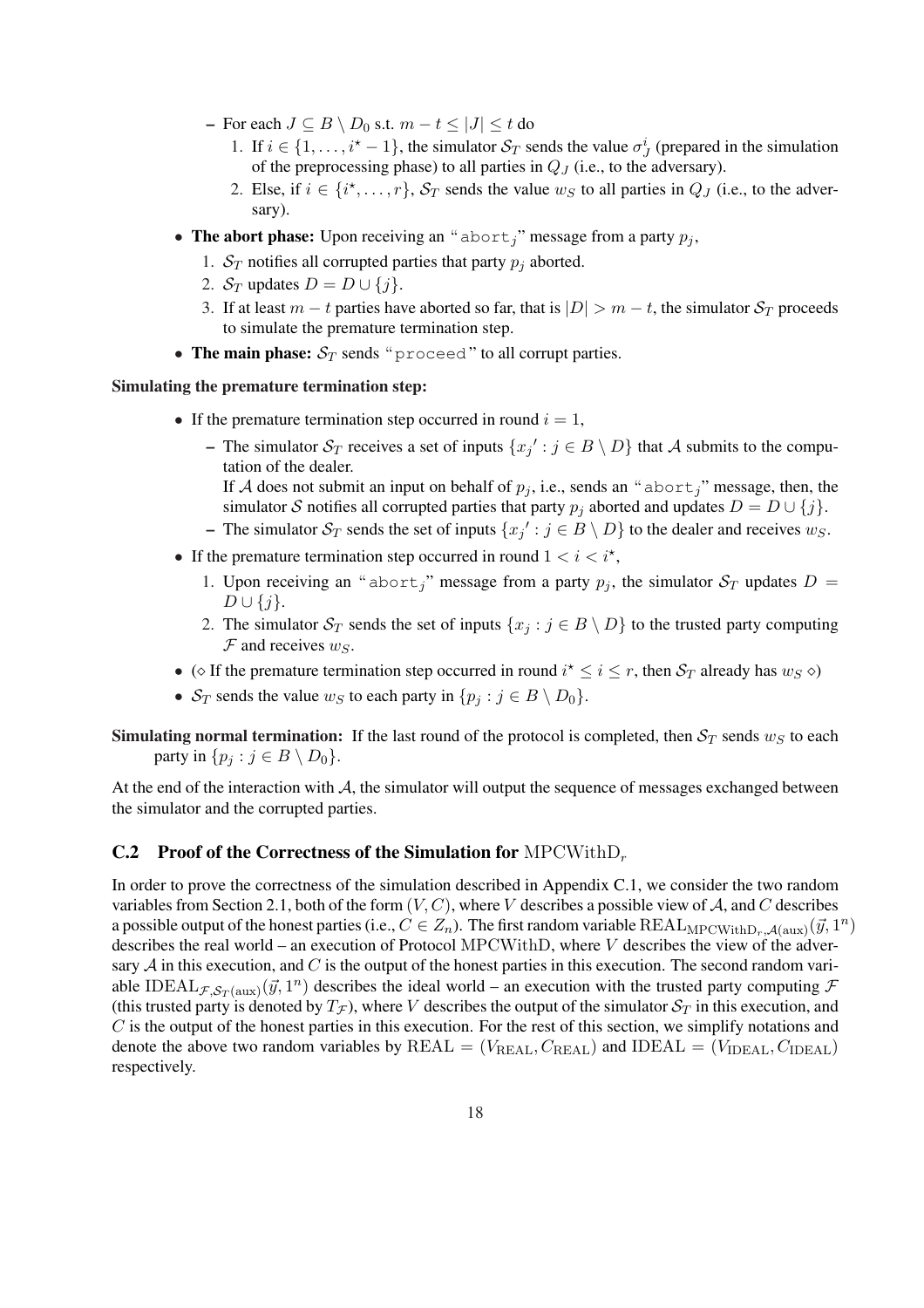We consider the probability of a given pair  $(v, c)$  according to the two different random variables. We compare the two following probabilities: (1) The probability that v is the view of the adversary  $A$  in an execution of Protocol MPCWith $D_r$  and c is the output of the honest parties in this execution, where the probability is taken over the random coins of the dealer T. (2) The probability that v is the output of the simulator  $S_T$  in an ideal-world execution with the trusted party  $T_F$  and c is the output of the honest parties in this execution, where the probability is taken over the random coins of the simulator  $S_T$  and the random coins of the ideal-world trusted party  $T_{\mathcal{F}}$ .

In Lemma C.3 we prove the correctness of the simulation by showing that the two random variables are within statistical distance  $1/\text{poly}$ . For the proof of the lemma we need the following claim from [22].

Claim C.1 ([22, Lemma 2]) Let A be an adversary in Protocol MPCWithD<sub>r</sub> and let  $x_1, \ldots, x_m$  be a *set of inputs. Assume that for every possible output* w *obtained by the dealer using this set of inputs the probability that in a round*  $i < i^*$  *all the values that the adversary sees are equal to w is at least*  $\alpha$ *. Then, the probability that A guesses*  $i^{\star}$  (i.e., causes premature termination in round  $i^{\star}$ ) is at most  $1/\alpha r$ .

As the adversary might have some auxiliary information on the inputs of the honest parties and know the value of  $f_n(x_1,\ldots,x_m)$ , the adversary might be able to deduce that a round is not  $i^*$  if not all the values that it gets are equal to this value (or a possible value for randomized functionalities). Specifically, in the worst case scenario, the adversary knows the inputs of all the honest parties. In the next claim we show a lower bound on the probability that all the values that the adversary obtains in a round  $i < i^*$  of Protocol  $MPCWithD<sub>r</sub>$  are all equal to a fixed value.

**Claim C.2** Let  $d(n)$  and  $q(n)$  be the size of the domain and range, respectively, of a randomized functionality  $\cal F$  computed by the protocol  $\text{MPCWith} D_r.$  Let  $\epsilon$  be a number such that  $\text{Pr}[f_n(x_1,\ldots,x_m)=w_\ell]\geq \epsilon$ *for every set of inputs*  $x_1, \ldots, x_m$  and for each  $w_\ell$  from the range of  $f_n(x_1, \ldots, x_m)$ . Then, the proba*bility that in a round*  $i < i^*$  *all the values that the adversary sees are equal to a specific* w *is at least*  $(\epsilon/d(n)^m)^{2^t-1}.$ 

*Furthermore, if*  $\mathcal F$  *is deterministic, then, this probability is at least*  $(1/d(n)^m)^{2^t-1}$ *.* 

**Proof:** We start with the case of a deterministic functionality F. Recall that  $x_1, \ldots, x_m$  are the inputs used by the dealer to obtain  $w = f_n(x_1, \ldots, x_m)$  and  $\sigma_j^{i^*} = w$  for each  $J \subseteq [m]$  s.t.  $m - t \le |J| \le t$ . Let J be such that the adversary obtains  $\sigma_j^i$  in round  $i < i^*$ . Recall that  $\hat{x}_1, \dots, \hat{x}_m$  are the inputs used by the dealer to obtain  $\sigma_j^i$ , that is,  $\sigma_j^i = f_n(\hat{x}_1,\ldots,\hat{x}_m)$ , where  $\hat{x}_j = x_j$  for each  $j \in J$  and  $\hat{x}_j$  is selected uniformly at random from  $\hat{x}_j$  for every  $j \notin J$ . We bound the probability that  $\sigma_j^i = w$  by the probability that  $\hat{x}_j = x_j$  for all  $j \notin J$ . The probability that  $\hat{x}_j = x_j$  is  $1/d$ . Therefore, the probability that both sets are the same is  $(1/d)^{m-|J|} > (1/d)^m$ .

In each round of the protocol, A obtains the value  $\sigma_j^i$  for each subset  $Q_j$  s.t.  $J \subseteq [m]$  and  $m - t \leq$  $|J| \leq t$ , therefore, A obtains less than  $2^t$  values. For each such two values  $\sigma_j^i$  and  $\sigma_{j'}^i$  obtained by A in round  $i < i^*$ , the sets of inputs  $\{\hat{x}_j : j \notin J\}$  and  $\{\hat{x}_j : j \notin J'\}$  are totally independent. Therefore, the probability that all the values that the adversary sees in round  $i < i^*$  are equal to  $w = f_n(x_1, \ldots, x_m)$  is at least  $(1/d^m)^{2^t-1}$ .

For randomized functionality F, we think of the evaluation of  $f_n(\hat{x}_1, \dots, \hat{x}_m)$  as two steps: first  $\hat{x}_j$  is randomly chosen from  $X_n$  for every  $j \notin J$  and then the randomized functionality is evaluated. Therefore, as A obtains less than  $2^t$  values in each round  $i < i^*$ , that the probability that all the values that the adversary sees in each round  $i < i^*$  are equal to the specific w is at least  $(1/d^m)^{2^t-1} \cdot \epsilon^{2^t-1}$ .

In the next lemma, we prove the correctness of the simulation by using the previous two lemmas.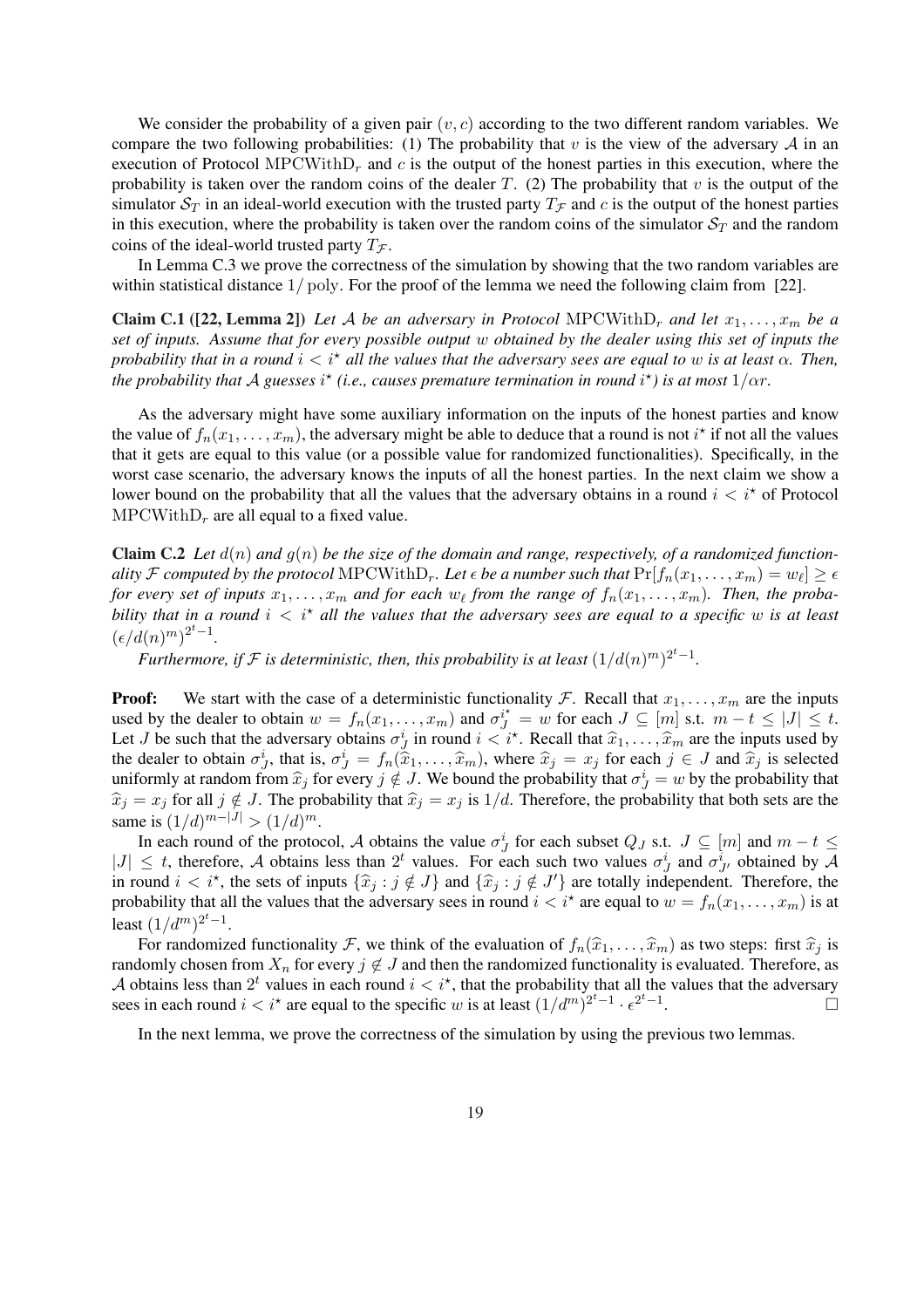Lemma C.3 *Let* F *be a (possibly randomized) functionality,* A *be a non-uniform polynomial-time adversary corrupting*  $t < 2m/3$  *parties in an execution of Protocol MPCWithD, and*  $S_T$  *be the simulator described in Appendix C.1 (where*  $S_T$  *controls the same parties as A). Then, for every*  $n \in \mathbb{N}$ *, for every*  $\vec{y} \in (X_n)^m$ , and for every  $\text{aux} \in \{0,1\}^*$ 

 $\text{SD} \left( \text{REAL}_{\text{MPCWithD}_r, \mathcal{A}(\text{aux})}(\vec{y}, 1^n), \text{IDEAL}_{\mathcal{F}, \mathcal{S}_T(\text{aux})}(\vec{y}, 1^n) \right)$ ´  $\leq 2g(n)d(n)^m/(r(n))^{2^t},$ 

*where*  $d(n)$  *and*  $g(n)$  *are the sizes of the range and the domain of*  $F$ *, respectively, and*  $r(n)$  *be the number of rounds in the protocol.*

*Furthermore, if* F *is deterministic, then, the statistical distance between these two random variables is at most*  $(d(n)^m)^{2^t}/r(n)$ *.* 

**Proof:** Our goal here is to show that the statistical distance between the above two random variables is at most as described in lemma. The flow of our proof is as follows. We first bound the statistical distance between the two random variables by the probability that the adversary A guesses the special round  $i^*$ . We do this by showing that, conditioned on the event that the adversary fails to guess round  $i^*$ , the two random variables are identically distributed. Then, we bound the probability of guessing  $i^*$  in time using Claim C.1 and Claim C.2.

Observe that, in the simulation,  $S_T$  follows the same instructions as the trusted party T in Protocol MPCWithD<sub>r</sub>, except for two changes. First,  $S_T$  does not compute the output  $w_S$ , but rather gets  $w_S$ externally from  $T_f$ . The simulator obtains this value either in the premature termination phase (if  $i < i^*$ ) or in the peeking stage when  $i = i^*$ . The second difference is that in the case of a premature termination,  $S_T$ will always use  $w_S$  as its message to the corrupt parties, while T will use the value from round  $i^* - 1$  of the appropriate subset  $Q_J$  as its message.

We analyze the probabilities of  $(v, c)$  in the two random variables according to weather the premature termination occurred before, during, or after the special round  $i^*$ .

**Premature termination before round**  $i^*$ **.** We argue that in this case, both in the real protocol and in the simulation, the view of A is identically distributed in the two worlds.  $S_T$  follows the same random process in interacting with  $A$  (before sending the last message in the premature termination) as does  $T$  in the real-world execution. The view of the adversary consists of values which are outputs of evaluations of the function  $f_n$  on the same input distributions. The adversary does not learn anything about the inputs of the honest parties, hence, its decision to abort does not depend on any new information it obtains during the interaction rounds so far. In addition, in both worlds, the output of the honest parties is the evaluation of the function  $f_n$  on the same set of inputs for the active parties and uniformly selected random inputs for the aborted parties.

**Premature termination after round**  $i^*$  **or never occurs.** Here v must contain  $\sigma_i^{i^*}$  $i_J^*$  for some J, which, in the real-world execution, is equal to the output value of all sets for any round  $i > i^*$  (recall that the output value of the honest parties will be determined by one such value), and in the simulation it equals  $w_S$ . Thus, in both scenarios, v must be consistent with  $i^*$  and with c, hence, v completely determines C. Again, since  $S_T$  follows the same random process in interacting with A as does T in the real-world execution the probabilities are the same.

**Premature termination in round**  $i^*$ **.** This is the interesting case, which causes the statistical distance. In the real world, the output of the honest parties is  $\sigma_i^{i^*-1}$  $\int_{J}^{l^* - 1}$  for some J, while in the ideal world their output is  $w_S \leftarrow f_n(x_1, \ldots, x_m)$ . In the first case the output is independent of the adversary's view, while in the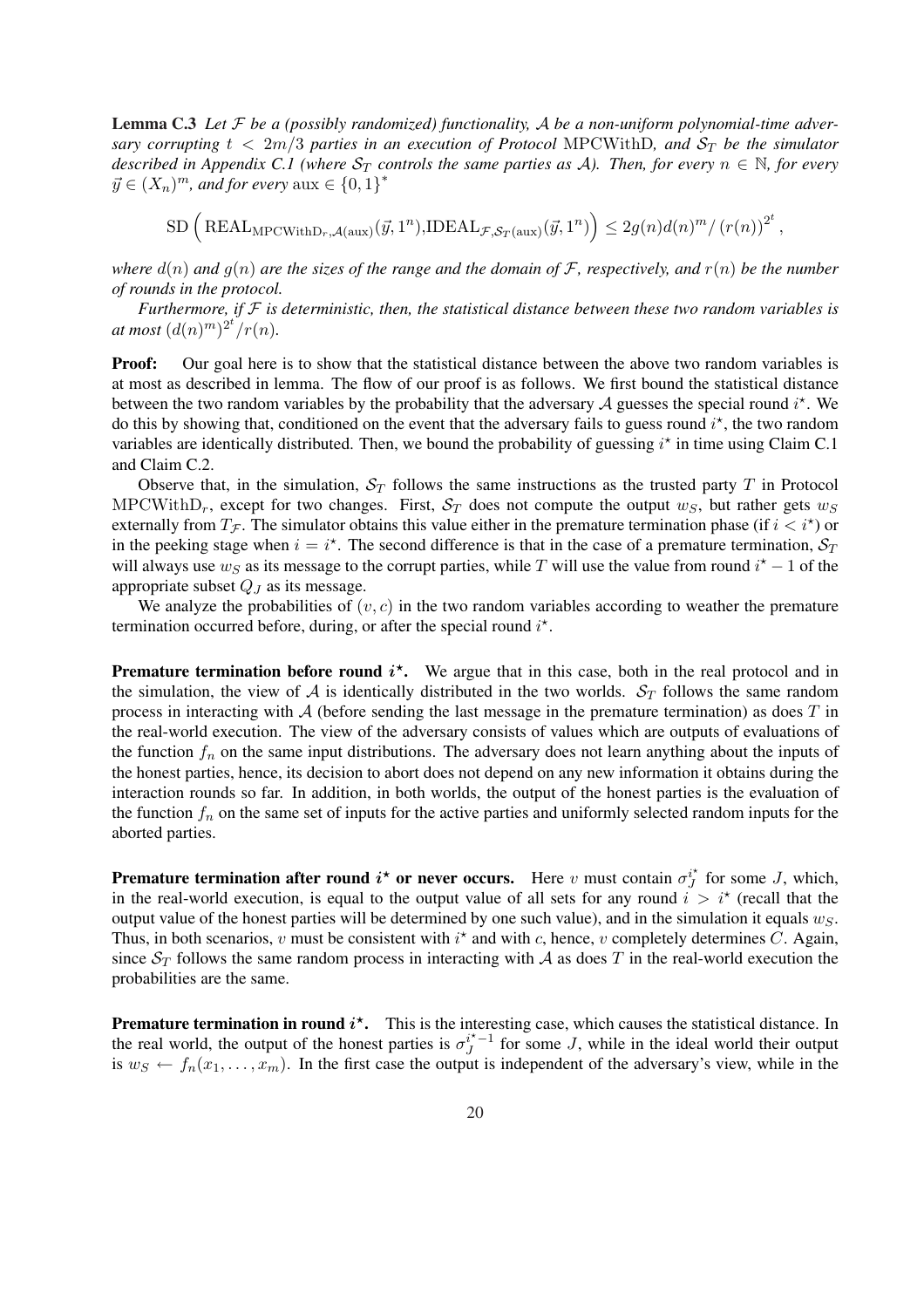second case, the view determines the output. Thus, in this case the probabilities of the views are different. However, we will show that the event of premature termination in round  $i^*$  happens with small probability.

Since the probabilities of  $(v, c)$  in the first two cases are equal, the statistical distance between the two random variables is bounded by the probability of the adversary guessing  $i^*$  correctly (before the abort phase of round  $i^*$ ). That is,

$$
SD (IDEAL, REAL) \leq Pr[Premature termination in round i*].
$$
\n(1)

We next use Claim C.1 and Claim C.2 to bound the probability that the adversary guesses  $i^*$ . However, there might be values such that  $Pr[w = f_n(x_1, \ldots, x_m)]$  is small. Therefore, we consider two events of guessing  $i^*$ , where  $p_0$  is a parameter specified below. We call an output values w *heavy* if  $Pr[w =$  $f_n(x_1, \ldots, x_m)$  > 1/( $p_0 \cdot g$ ), otherwise, we call w *light*.

- **Case 1:** The adversary guesses  $i^*$  with some light w. Since there are at most g possible values of  $f_n(x_1, \ldots, x_m)$ , the probability of this event, by the union bound, is at most  $1/p_0$ .
- **Case 2:** The adversary guesses  $i^*$  with some heavy w. Thus, by Claim C.2 where  $\epsilon = p_0 \cdot g$ , the probability of  $w = \sigma_j^i$  for all values that the adversary sees in round  $i < i^*$  is at least  $(1/d^m \cdot p_0 \cdot g)^{2^t-1}$ . By Claim C.1, the probability that the adversary guesses  $i^*$  conditioned on the w being heavy is at most  $(d^m \cdot p_0 \cdot g)^{2^t-1}/r.$

We take  $p_0 = r^{2^{-t}}/(g \cdot d^m)$ ; the total probability that the adversary guesses  $i^*$  in the two cases is at most

$$
\frac{(d^m\cdot p_0\cdot g)^{2^t-1}}{r}+\frac{1}{p_0}\leq 2\cdot \frac{g\cdot d^m}{r^{2^{-t}}}.
$$

Therefore, by Equation (1), the statistical distance between the two random variables in the randomized case is as claimed in the lemma.

The case that  $F$  is deterministic is simpler. By combining Claim C.1 and Claim C.2 we get that the probability that A guesses i<sup>\*</sup> is at most  $\left(\frac{r}{d(n)^m}\right)^{2^t-1}$ . By applying Equation (1), we get the bound on statistical distance between the two random variables for the deterministic case as claimed in the lemma.  $\Box$ 

## C.3 The Simulator for the Protocol with the Dealer for Polynomial Range

Lemma C.4 *Let* F *be a (possibly randomized) functionality. For every non-uniform polynomial-time adversary* A *corrupting* t < 2m/3 *parties in an execution of Protocol* MPCWithDForRange*, there exists a simulator*  $S_T$  *in the ideal model, that simulates the execution of* A *(where*  $S_T$  *controls the same parties as* A). That is, for every  $n \in \mathbb{N}$ , for every  $\vec{y} \in (X_n)^m$ , and for every  $\text{aux} \in \{0,1\}^*$ 

$$
\mathrm{SD}\left(\mathrm{REAL}_{\mathrm{MPCWithD}_r, \mathcal{A}(\mathrm{aux})}(\vec{y}, 1^n), \mathrm{IDEAL}_{\mathcal{F}, \mathcal{S}_T(\mathrm{aux})}(\vec{y}, 1^n)\right) < \frac{\left(2p(n)\cdot g(n)\right)^{2^t}}{r(n)} + \frac{1}{2p(n)},
$$

where  $g(n)$  is the size of the range of F, with probability  $1/(2p(n))$  each value  $\sigma^i_J$  in round  $i < i^\star$  is selected *uniformly at random from the range, and*  $r(n)$  *be the number of rounds in the protocol.* 

Proof: The simulators and their proofs for Protocol MPCWithDForRange and Protocol MPCWithD are similar; we only present (informally) the differences between the two simulators and the two proofs.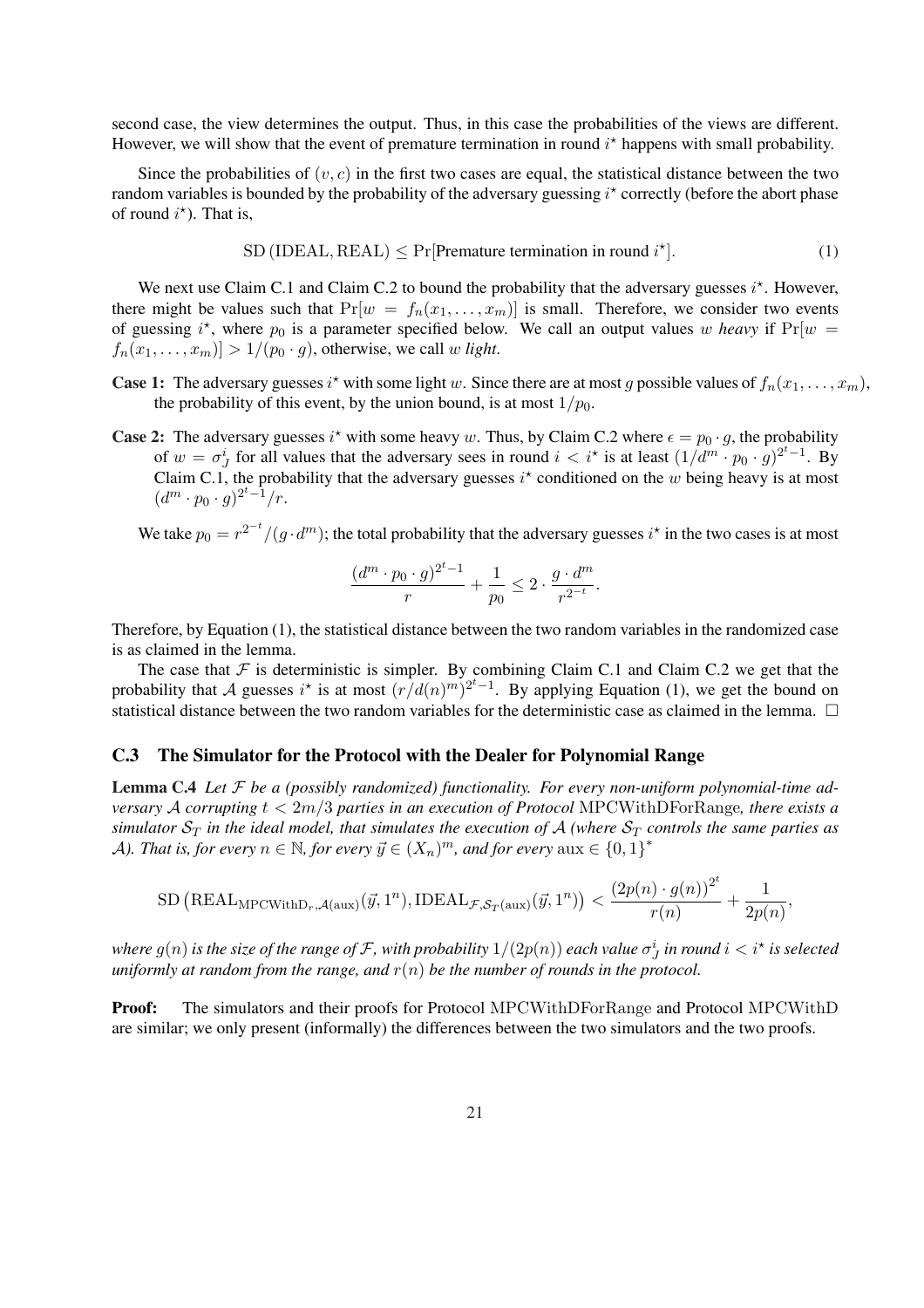The modified simulator. Recall that the protocols MPCWithD and MPCWithDForRange are different only in Step (3) of the share generation step. In MPCWithDForRange, each value  $\sigma_j^i$  prior to round  $i^*$ is chosen with probability  $1/(2p)$  as a random value from the range of  $f_n$  and with probability  $1 - 1/(2p)$ it is chosen just like in Figure 1. There are two modifications to the simulator. The first modification in the simulator is in Step (6) in the simulation of the preprocessing phase, i.e., in the computation of  $\sigma_J^i$  for  $i < i^*$ . The step that replaces Step (6) appears below.

- For each  $i \in \{1, \ldots, i^* 1\}$  and for each  $J \subseteq B \setminus D_0$  s.t.  $m t \leq |J| \leq t$  do
	- 1. with probability  $1/(2p)$ , select uniformly at random  $z_j^i \in Z_n$  and set  $\sigma_j^i = z_j^i$ .
	- 2. with the remaining probability  $1 1/(2p)$ ,
		- (a) For each  $j \in [m]$ , if  $j \in J$ , then  $S_T$  sets  $\hat{x}_j = x_j$ , else,  $S_T$  selects uniformly at random  $\widehat{x}_i \in X_n$ .
		- (b)  $S_T$  sets  $\sigma_J^i \leftarrow f_n(\widehat{x}_1, \ldots, \widehat{x}_m)$ .

The second modification is less obvious. Recall that both random variables appearing in the lemma contain the output of the honest parties. In the ideal world, the honest parties always output  $f_n$  applied to their inputs. In the real world, in a premature termination in round  $i < i^*$ , with probability  $1/(2p)$ , the honest parties output a random value from the range of  $f_n$ . It is hard to simulate the output of the honest parties in first case.<sup>4</sup> We simply modify the simulator such that with probability  $1/(2p)$  the simulator returns  $\perp$ , i.e., it announces that the simulation has failed. The new premature termination step appears below.

## Simulating the premature termination step:

- If the premature termination step occurred in round  $i < i^*$ ,
	- With probability  $1/(2p)$ , for each  $j \in B \setminus D_0$  send " abort," to the trusted party computing  $\mathcal F$  and return  $\perp$ .
	- With the remaining probability  $1-\frac{1}{2p}$ , execute the original simulation of the premature termination step (appearing in Appendix C.1).
- Else ( $i \geq i^*$ ), execute the original simulation of the premature termination step (appearing in Appendix C.1).

The modified proof. The proof to the simulator for MPCWithDForRange remains basically the same, except for two changes. We first modify Claim C.2 below and prove a slightly different claim, which changes the probability of the adversary guessing  $i^*$ .

**Claim C.5** Let  $g(n)$  be the size of the range of the (possibly randomized) functionality F computed by the *protocol* MPCWithDForRange<sub>r</sub> and  $w \in Z_n$ . Then, the probability that in a round  $i < i^*$  all the values *that the adversary sees are equal to w is at least*  $(1/2p(n)\cdot g(n))^{2^t}$ .

**Proof:** According to the protocol, there are two different ways to produce each value  $\sigma_j^i$  in round  $i < i^*$ : (1) Compute  $f_n$  on a set of inputs and a set of uniformly selected values from the domain of the functionality, and (2) Set  $\sigma_j^i$  as a uniformly selected value from the range of the functionality. We ignore the first case. In the second option, with probability  $1/2p$ , the value  $\sigma_j^i$  is uniformly selected from the range. Hence, the probability that  $\sigma_J^i$  is equal to a specific value is at least  $1/(2p \cdot g)$ .

<sup>4</sup> For example, there might not be possible inputs of the corrupt parties causing the honest parties to output such output.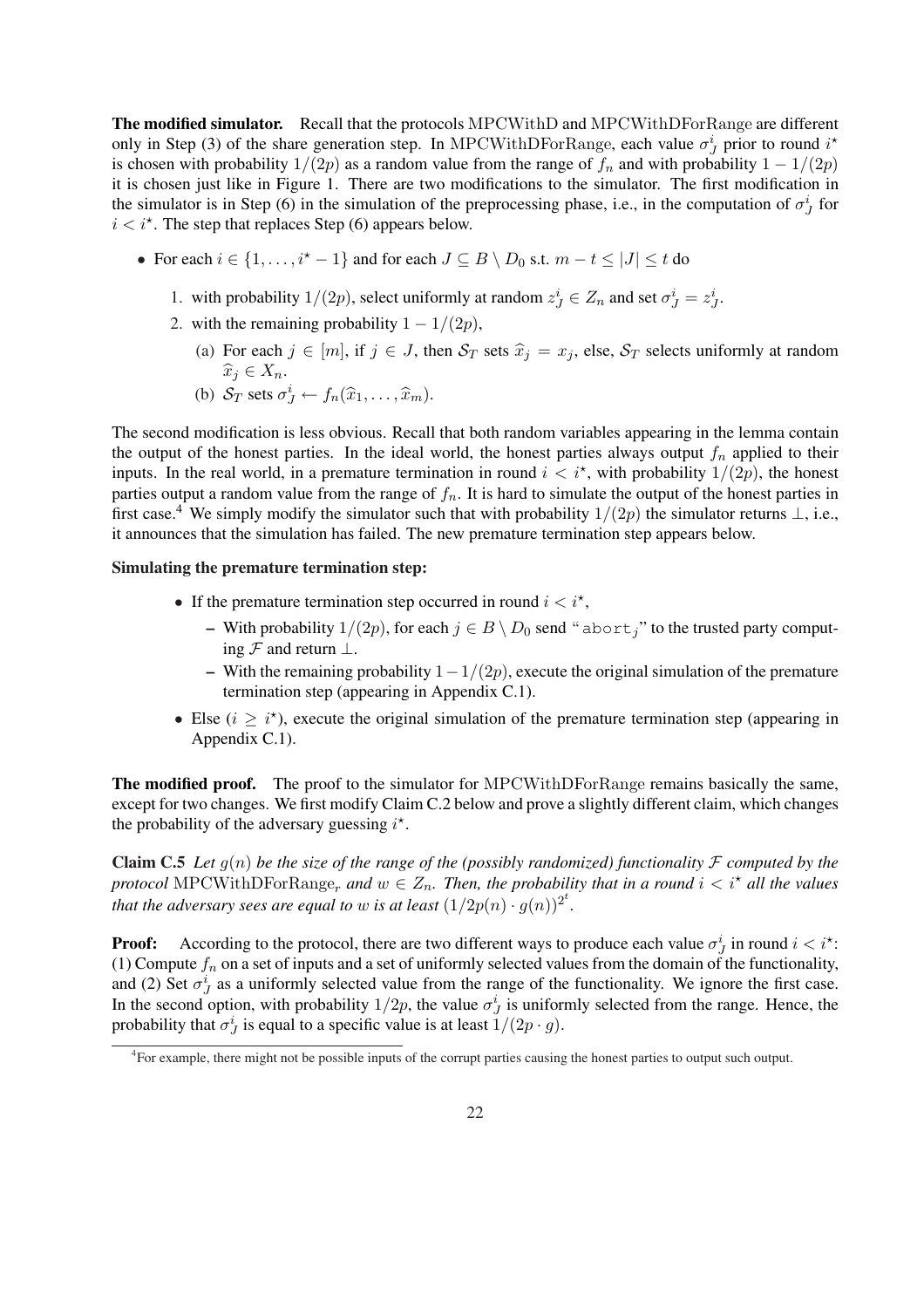It was explained in the proof of Claim C.2 that in each round of the protocol, A obtains less than  $2<sup>t</sup>$ values. Therefore, we conclude that he probability that all the values that  $\tilde{A}$  obtains in round  $i < i^*$  are all equal to w is at least  $(1/(2p \cdot g))^{2^t}$ . ¤

By applying the Claim C.1 we conclude that the probability of the adversary guessing  $i^*$  correctly in Protocol MPCWithDForRange<sub>r</sub> is at most  $(2p \cdot g)^{2^t}/r$ . In case of a premature termination in round  $i < i^*$ , with probability  $1 - 1/(2p)$  in both the ideal world and real world, the value that the honest parties output is the evaluation of  $f_n$  on the inputs of the active parties and random inputs for the parties that aborted. However, with probability  $1/(2p)$ , if premature termination occurs prior to round  $i^*$ , the output of the honest parties Protocol MPCWithDForRange<sub>r</sub> is a random value from the range of  $f_n$ ; the simulator fails to simulate the execution in this case and outputs ⊥. Thus,

SD (IDEAL, REAL)

- $\leq$  Pr [Premature termination in round  $i^*$ ] +  $(1/2p)$  · Pr [Premature termination before round  $i^*$ ]
- $\leq (2p \cdot g)^{2^t}/r + (1/2p).$

Therefore, the statistical distance is as claimed.  $\Box$ 

## D Proof of Security for the Protocols without the Dealer

## **D.1** The Simulator for Protocol  $\text{MPC}_r$

We next prove that Protocol  $\text{MPC}_r$  is a secure real-world implementation of the (ideal) functionality of Protocol MPCWithD<sub>r</sub>. By Lemma C.3, when  $r(n)$  is sufficiently large, Protocol MPCWithD<sub>r</sub> is a 1/psecure protocol for F. Thus, together we get that Protocol MPC<sub>r</sub> is a  $1/p$ -secure protocol for F. according to the definition appears in Appendix A. We analyze Protocol  $\text{MPC}_r$  in a hybrid model where there are 3 ideal functionalities:

- Functionality MultiShareGenWithAbort<sub>r</sub>. This functionality is an (ideal) execution of Functionality MultiShareGen<sub>r</sub> in the secure-with-abort and cheat-detection model. That is, the functionality gets a set of inputs. If the adversary sends " $abort<sub>j</sub>$ " for some corrupt party  $p<sub>j</sub>$ , then this message is sent to the honest parties and the execution terminates. Otherwise, Functionality MultiShareGen<sub>r</sub> is executed. Then, the adversary gets the outputs of the corrupt parties. Next, the adversary decides whether to halt or to continue: If the adversary decides to continue, it sends a "proceed" message and the honest parties are given their outputs. Otherwise, the adversary sends " $abort''$  for some corrupt party  $p_j$ , and this message is sent to the honest parties.
- **Functionality FairMPC.** This functionality computes the value  $f_n(x_1, \ldots, x_m)$ . That is, the functionality gets a set of inputs. If a party  $p_j$  sends " abort," message then  $x_j$  selected from  $X_n$  with uniform distribution, computes an output of the randomized functionality  $f_n$  for them, and gives it to all parties. When this functionality is executed, an honest majority is guaranteed, hence, the functionality can be implemented with full security (e.g., with fairness).
- Functionality Reconstruction. This functionality is described in Figure 4; this functionality is used in the premature termination step in Protocol  $\text{MPC}_r$  for reconstructing the output value from the shares of the previous round. When this functionality is executed, an honest majority is guaranteed, hence, the functionality can be implemented with full security (e.g., with fairness).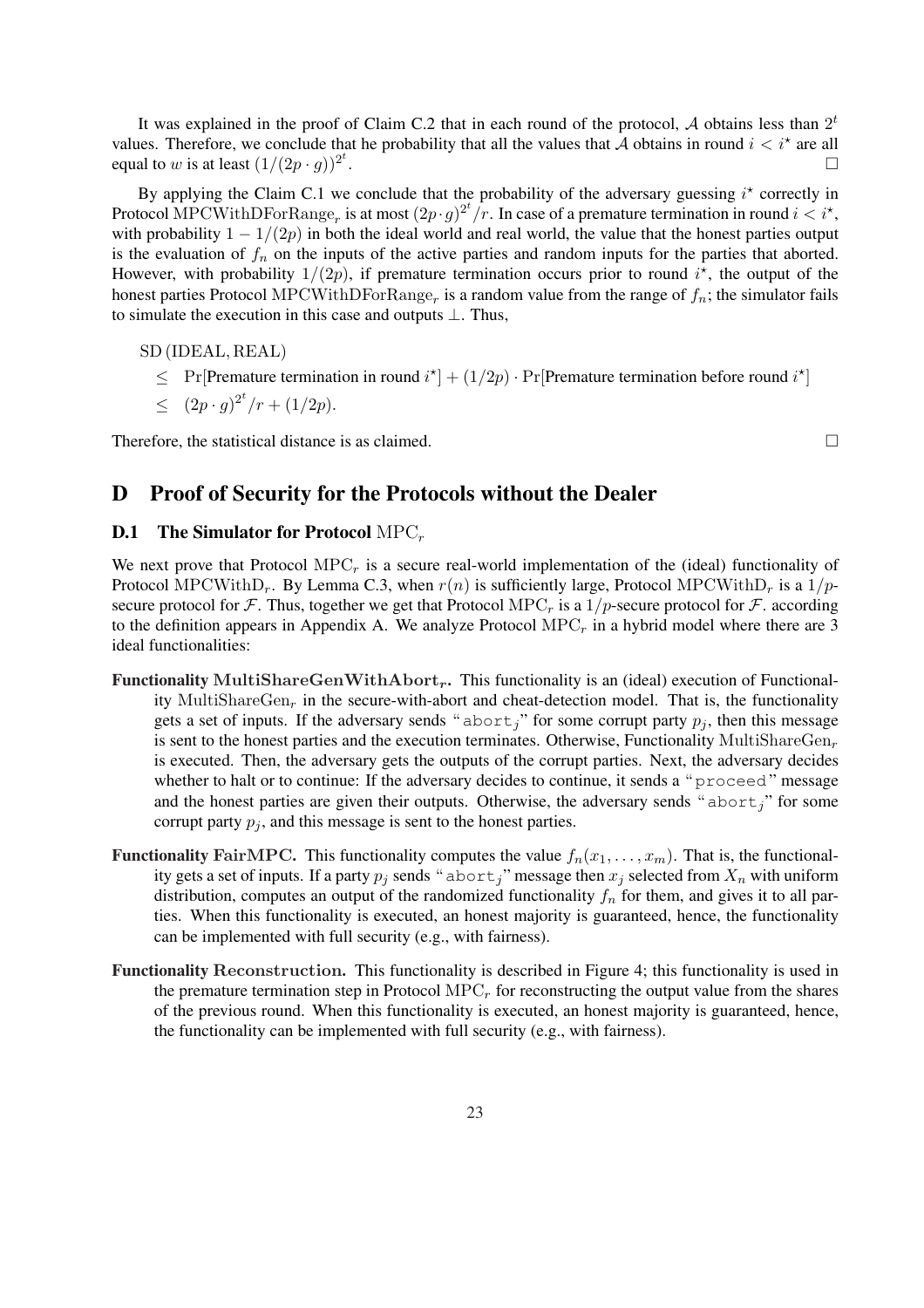We consider an adversary A in the hybrid model described above, corrupting  $t < 2m/3$  of the parties that engage in Protocol MPC<sub>r</sub>. We next describe a simulator S interacting with the honest parties in the ideal-world via a trusted party  $T_{\text{MPCWithD}}$  executing Functionality MPCWithD<sub>r</sub>. The simulator S runs the adversary  $A$  internally with black-box access. Simulating  $A$  in an execution of the protocol,  $S$  corrupts the same subset of parties as does A. Denote by  $B = \{i_1, \ldots, i_t\}$  the set of indices of corrupt party. At the end of the computation it outputs a possible view of the adversary  $A$ . To start the simulation, S invokes  $A$  on the set of inputs  $\{y_j : j \in B\}$ , the security parameter  $1^n$ , and the auxiliary input aux.

## Simulating the preliminary phase:

- 1.  $D_0 = \emptyset$ .
- 2. The simulator S receives a set of inputs  $\{x_j : j \in B \setminus D_0\}$  that A submits to Functionality MultiShareGenWithAbort $_r$ .
	- If a party  $p_j$  for  $j \in B \setminus D_0$  does not submit an input, i.e., sends an "abort<sub>j</sub>" message, then,
	- (a) S sends " abort<sub>i</sub>" to the trusted party  $T_{\text{MPCWithD}}$ .
	- (b) S updates  $D_0 = D_0 \cup \{j\}$ .
	- (c) If  $|D_0| < m t$ , then Step (2) is repeated.
	- (d) Otherwise ( $|D_0| \ge m t$ ), simulate premature termination with  $i = 1$ .
- 3. S prepares outputs for the corrupted parties for Functionality MultiShareGenWithAbort<sub>r</sub>: The simulator S sets  $\sigma^i_j = 0$  for every  $J \subseteq [m] \setminus D_0$  s.t.  $m - t \le |J| \le t$  and for all  $i \in \{1, ..., r\}$ . Then, S follows Step (1) and Steps 5–8 in the computation of Functionality MultiShareGen<sub>r</sub> (skipping the Steps  $2-4$ ) to obtain shares for the parties.<sup>5</sup>
- 4. For each party  $p_j$  s.t.  $j \in B \setminus D_0$ , the simulator S sends to A:
	- The verification key  $K_{\text{ver}}$ .
	- The masking shares  $\text{mask}_j(R_j^{i,J})$  $j^{i,J}$  for each  $i \in \{1, \ldots, r\}$  and for every  $J \subseteq [m] \setminus D_0$  s.t.  $m-t \leq |J| \leq t$  and  $j \in J$ .
	- The messages  $M_{j,1}, \ldots, M_{j,r}$ .
- 5. If A sends an "abort<sub>j</sub>" for some party  $p_j$  s.t.  $j \in B \setminus D_0$  to S, then,
	- (a) S sends " abort," to the trusted party  $T_{\text{MPCWithD}}$ .
	- (b) S updates  $D_0 = D_0 \cup \{j\}$ .
	- (c) If  $|D_0| < m t$ , then Steps 2–5 are repeated.
	- (d) Otherwise ( $|D_0| \ge m t$ ), go to simulating premature termination with  $i = 1$ .

Otherwise ( $A$  sends a "continue" message to  $S$ ).

- (a) The simulator S denotes  $D = D_0$ .
- (b) The simulator sends  $x_j$  to  $T_{\text{MPCWithD}}$  for every  $j \in B \setminus D_0$  (and gets as response a " proceed " message).

### Simulating interaction rounds:

Let  $\mathcal J$  be the collection of subsets  $J \subseteq B \setminus D_0$  s.t.  $m - t \leq |J| \leq t$ . I.e.,  $\mathcal J$  is the collection of sets of indices of active corrupt parties after the simulation of the executions of MultiShareGenWithAbort<sub>r</sub> To simulate round i for  $i = 1, \ldots, r$ , the simulator S proceeds as follows:

<sup>&</sup>lt;sup>5</sup>These shares are temporary and will later be open to the actual values obtained from  $T_{\text{MPCWithD}}$  during the interaction rounds using the properties of Shamir's secret-sharing scheme.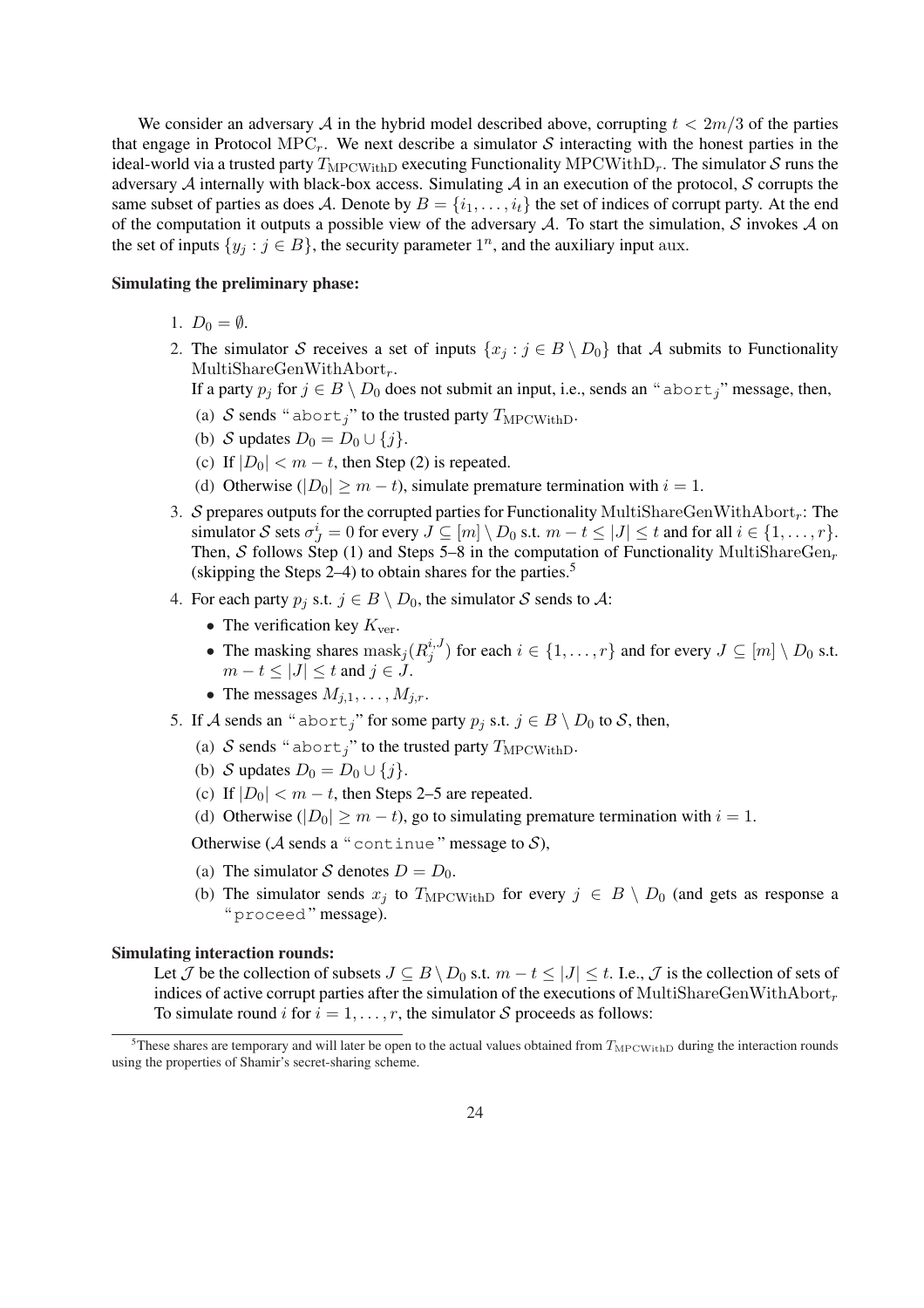- 1. S gets from the trusted party  $T_{\text{MPCWithD}}$  the values that the corrupted parties see. That is, S gets a bit  $\tau^i_J$  for each  $J \in \mathcal{J}^{\{6\}}$ .
- 2. The simulator  $S$  selects shares for the inner secret-sharing scheme for corrupted parties: For every  $J \in \mathcal{J}$ , the simulator S selects uniformly at random shares of  $\tau_J^i$  in a |J|-out-of-|J| Every  $J \in J$ , the simulator  $S$  selects uniformly at randor<br>Shamir secret sharing scheme. Denote these shares by  $\left\{X_i^{i,j}\right\}$  $j^{i,J}: p_j\in Q_J$ . For each  $p_j \in Q_J,$  let  $Y_j^{i,J} \leftarrow (X_j^{i,J})$  $j^{i,J}, i, J, j, \text{Sign}((X_j^{i,J}))$  $j^{i,J},i,J,j),K_{\text{sign}})).$
- 3. The simulator S selects complementary shares for all honest parties: For every  $J \in \mathcal{J}$  and for each  $j \in B \setminus D_0$ ,
	- (a) S calculates  $\alpha_j = \text{mask}_j(R_j^{i,j})$  $j^{i,J})\oplus Y_j^{i,J}$  $_{j}^{n,J}.$
	- (b) S selects uniformly at random  $m t$  shares of  $\alpha_j$  uniformly at random over all possible selections of  $m - t$  shares that are shares of  $\alpha_j$  together with the  $|B \setminus D_0| - 1$  shares

$$
\left\{\mathrm{comp}_q(R_j^{i,J}): q \in B \setminus (D_0 \cup \{j\})\right\}
$$

produced in Step (3) in the simulation of the preliminary phase.

(This is possible according to the property of Shamir's scheme)

Denote by  $\text{comp}_q(Y_j^{i,J})$  $j^{(i,j)}$  the complementary share that S selects for the honest party  $p_q$  for a party  $p_j$  s.t.  $j \in (B \setminus D_0) \cap J$ , where  $J \in \mathcal{J}$ .

- 4. For party  $p_j$  and a subset  $J \notin \mathcal{J}$ , let  $\text{comp}_q(R_j^{i,J})$  $j^{i,j}$ ) be the complementary share which was produced in Step (3) in the simulation of the preliminary phase, i.e.,  $\text{comp}_q(R_j^{i,J})$  $\binom{i,J}{j}$ .
- 5. Construct signed messages  $m'_{q,i}$  for each honest party  $p_q$  in round i by concatenating:
	- (a) q.
	- (b) The round number  $i$ .
	- (c) The complement shares which were described in Step (4) above.
	- (d) The complement shares  $\text{comp}_q(Y_j^{i,J})$  $(j^{i,j})$  for all  $J \in \mathcal{J}$  and for all  $j \in J$  produced in Step (3) for  $p_q$ .

Then, S signs  $m'_{q,i}$ , i.e., S computes  $M'_{q,i} \leftarrow (m'_{q,i}, \text{Sign}(m'_{q,i}, K_{\text{sign}})).$ 

- 6. The simulator S sends all the message  $M'_{q,i}$  on behalf of each honest party  $p_q$  to A.
- 7. For every  $j \in B \setminus D_0$  s.t. A sends an invalid or no message on behalf of  $p_j$ , the simulator S sends " abort<sub>i</sub>" to  $T_{\text{MPCWithD}}$ :
	- (a)  $D = D \cup \{j\}.$
	- (b) If  $|D| \ge m t$  go to premature termination step.
	- (c) Otherwise, the simulator  $S$  proceeds to the next round.

## Simulating the premature termination step:

- If  $i = 1$ , then S simulates  $A$ 's interaction with Functionality FairMPC as follows:
	- 1. S receives from  $A$  the inputs of the active corrupt parties.
	- 2. For every  $j \in B \setminus D$ : If  $p_j$  does not send an input, then S sends "abort<sub>j</sub>" to  $T_{\text{MPCWithD}}$ else,  $S$  sends  $p_j$ 's input to  $T_{\text{MPCWithD}}$ .

 ${}^{6}$ In Steps 2–5, the simulator S constructs the messages of the honest parties in order to allow the corrupted parties in each  $J \in \mathcal{J}$  to reconstruct  $\tau_J^i$ .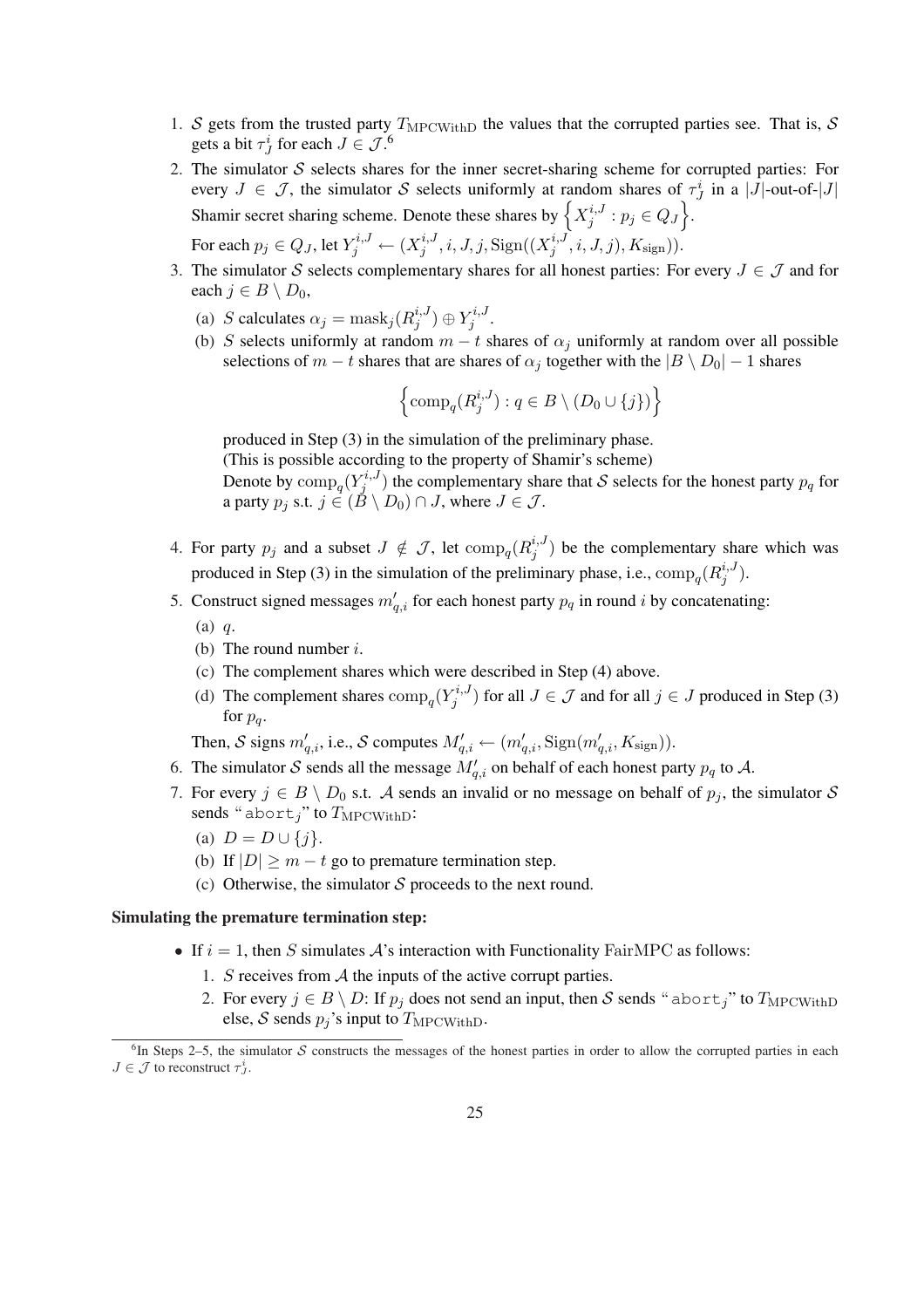- If  $i > 1$ , then S simulates  $A$ 's interaction with Functionality Reconstruction as follows:
	- 1. S receives from A the inputs of the active corrupt parties, i.e.,  $p_j$  s.t.  $j \in B \setminus D$ .
	- 2. If an active corrupt party  $p_i$ , does not send an input, or its input is not appropriately signed or malformed, then  $\mathcal S$  sends " abort<sub>j</sub>" to  $T_{\text{MPCWithD}}$ .
- S gets from  $T_{\text{MPCWithD}}$  a value  $\sigma$  and sends it to A.
- The simulator S outputs the sequence of messages exchanged between S and the adversary  $A$ and halts.

## Simulating normal termination at the end of round  $r$ :

- 1. The simulator gets  $w$  from the trusted party  $T_{\text{MPCWithD}}$ .
- 2. S constructs all the singed shares of the inner secret-sharing scheme for each  $J \subseteq [m] \setminus D_0$  s.t.  $m - t \leq |J| \leq t$  and for each honest party  $p_i \in Q_J$  as follows.

For each  $J \notin \mathcal{J}$ , the simulator S selects uniformly at random  $|J \setminus B|$  shares of w uniformly at random over all possible selections of  $|J \setminus B|$  shares that together with the  $|J \cap B|$  given shares  $R_i^{i,J}$  $j^{i,j}$ :  $j \in B$  (produced in Step (2) in the simulation of the preliminary phase) are a sharing of w in a  $|J|$ -out-of- $|J|$  secret sharing scheme.

(This is possible according to the property of Shamir's scheme)

Thus is possible according to<br>Denote these shares by  $\left\{X_i^{r,j}\right\}$  $\begin{matrix} r,J \\ j \end{matrix}$ .

For each share  $X_i^{r,J}$  $j'$ , the simulator concatenates the corresponding identifying details, and signs them to obtain:  $Y_j^{r,J} \leftarrow (X_j^{r,J})$  $j^{r,J}, r, J, j, \mathrm{Sign}((X_j^{r,J}))$  $j^{r,J}, r, J, j), K_{\text{sign}})).$ 

- 3. For each honest party  $p_j$ , the simulator S sends to A the shares  $Y_j^{r,J}$  $j^{r,r,J}$  for all subsets J, such that  $p_j \in Q_J$ .
- 4. The simulator S outputs the sequence of messages exchanged between S and the adversary  $A$ and halts.

## **D.2** Proving the Correctness of Protocol MPC<sub>r</sub> and Protocol MPCForRange<sub>r</sub>

It can be proved that Protocol  $\text{MPC}_r$  is a secure implementation of the (ideal) functionality of the dealer's in Protocol MPCWith $D_r$ . That is,

**Lemma D.1** Let  $t < 2m/3$ . If enhanced trap-door permutations exist, then Protocol MPC<sub>r</sub> presented in *Section 3.2, is a computationally-secure implementation (with full security) of the dealer functionality in Protocol* MPCWithD<sub>r</sub>.

In [3], a similar framework to the one used in this paper is used: first a protocol with a dealer for the coin-tossing problem is presented and, then, a real-world protocol that is a computationally-secure implementation (with full security) of the dealer functionality is described. In [3], a simulator for this protocol is given. This simulator is similar to the simulator described in Appendix D.1, than a full proof for the simulator is provided. As the proof is very similar to the proof of our simulator, we omit the proof.

To conclude the proof, as MPCWith $D_r$  is a 1/p-secure implementation of  $\mathcal F$  and MPC<sub>r</sub> is a secure implementation of the (ideal) functionality of the dealer in Protocol MPCWith $D_r$ , by the composition theorem of Canetti [8] we conclude that MPC<sub>r</sub> 1/p-secure implementation of  $\mathcal F$ . That is, Theorem 1 is proved.

Next, we claim that  $\text{MPCForRange}_r$  is a secure implementation of the (ideal) functionality of the dealer in Protocol MPCWithDForRange<sub>r</sub>. That is,